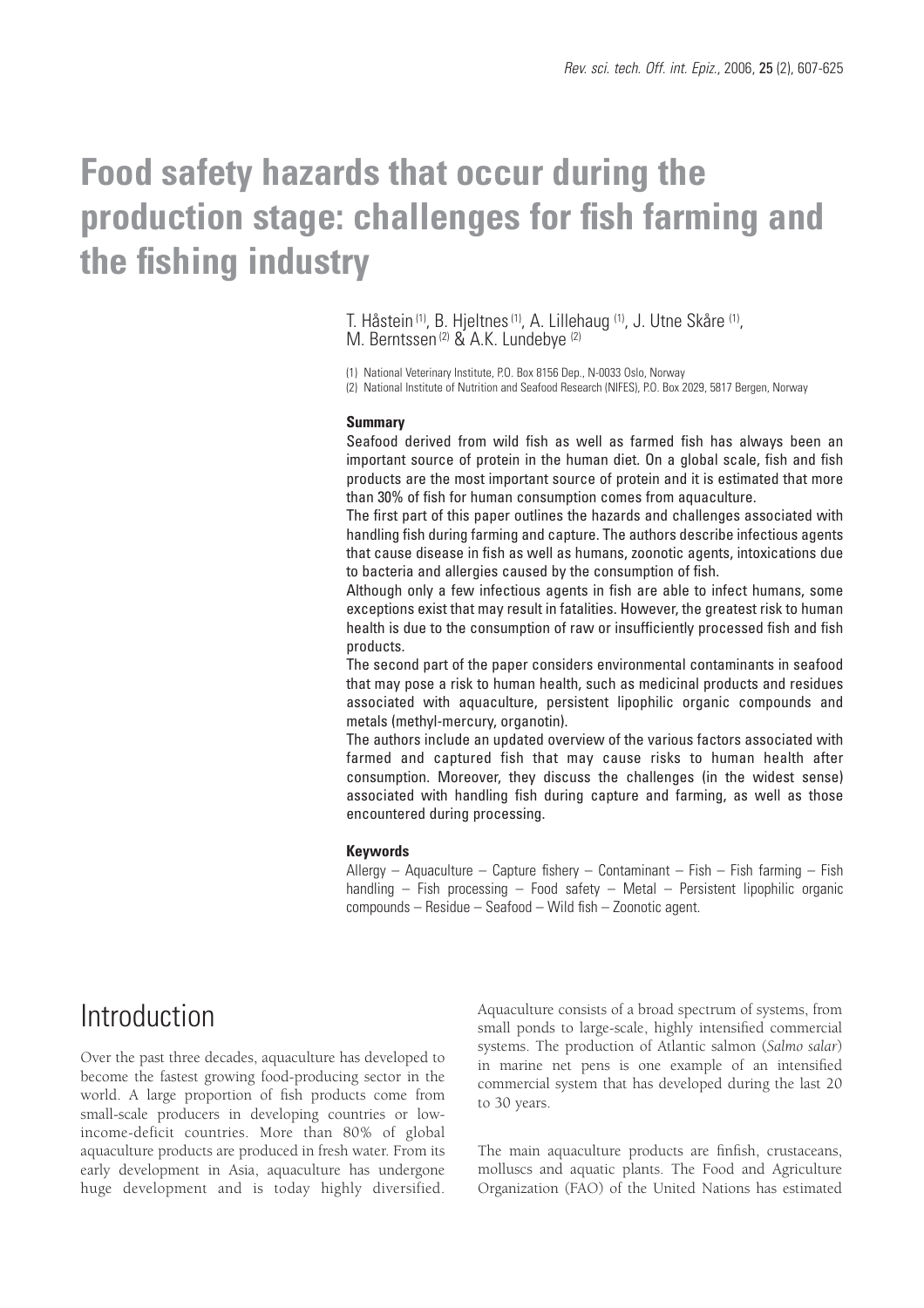that more than 30% of all fish used for human consumption originates from aquaculture. These fish comprise primarily herbivorous species, such as tilapia and carp. In export value, finfish (Atlantic salmon) and crustaceans (shrimps) are the most important products. In 2004, the total global production in aquaculture was 17.3 million tonnes of carp (*Cyprinius carpio*), 1.2 million tonnes of tilapia (*Tilapia* spp.), 1.1 million tonnes of salmon, 0.5 million tonnes of rainbow trout (*Oncorhynchus mykiss*), 0.5 million tonnes of shrimp and more than 10 million tonnes of molluscs (55). The production of algae is estimated to be more than 12 million tonnes. The People's Republic of China is, by far, still the largest producer of aquaculture products in the world.

## Current conditions and practices in aquatic animal production

Food safety hazards in aquaculture include fish disease agents and hygienic aspects (microbiological agents), and contaminants such as environmental pollutants. However, in a broader sense, these risks also include those related to the handling of fish during catching, farming, slaughter and processing for human consumption.

## Zoonotic agents in fish

In general, true zoonotic agents associated with fish, crustaceans and molluscs are few. Many commensal and pathogenic bacteria, viruses, fungi and parasites associated with fish have temperature growth limits that will not support their development in humans.

However, there are some exceptions. In the following section, bacterial and parasitic agents which can cause disease in both fish and humans are discussed.

# Fish pathogenic bacteria as potential causal agents for disease in humans

Viruses, bacteria, fungi and parasites in fish may cause disease or food-borne infections in humans. Under normal conditions, practically no infectious agents which cause disease in fish also infect humans. Nevertheless, under certain conditions, bacteria which cause fish diseases may also infect humans, without necessarily being regarded as a major human health problem.

## Bacteria

Bacteria represent a major and important group of microorganisms because of their frequent occurrence and activities that may have a negative impact on fish quality. Generally, seafood from cold waters harbours lower numbers of potentially pathogenic micro-organisms than seafood from warmer waters. The presence of human pathogenic bacteria in fish and fish products may also be attributed to contamination during processing.

Several bacteria are, however, reported to cause infection and mortality in both fish and humans (6) and these represent a particular hazard, caused either by handling infected fish on fish farms or in grocery stores (12, 28) or by the ingestion of raw or inadequately processed infected fish and/or contaminated fish products.

### **Vibrio species**

To date, some 12 species of the *Vibrio* family, which have marine and estuary environments as their main habitat, have been shown to cause disease in humans (6). Human pathogenic *Vibrio* species can be detected in temperate waters, especially during the summer months, but at lower frequencies than in tropical waters.

The most important *Vibrio* species associated with disease problems in humans, due to ingestion or other routes of exposure, are *V. cholerae*, *V. parahaemolyticus* and *V. vulnificus* (25, 54, 92, 106). The last has been associated with wound infection and septicaemia, while the first two mainly cause gastro-intestinal symptoms.

In the United States of America (USA), *V. vulnificus* has been reported to have caused deaths, not by food poisoning after the consumption of seafood, but because of its ability to cause wound infection, especially in soft tissues, either with penetrating injuries or through contamination of existing wounds (18, 90, 91).

Amaro and Biosca (3) reported that Biotype 2 of *V. vulnificus*, which is considered an obligate pathogen causing skin lesions, septicaemia and mortality in eels (*Anguilla* spp.), may also be an opportunistic pathogen in humans (3, 66). Skin-penetrating scratches received while handling fish have been reported to cause necrotising dermo-hypodermatitis in fish workers (26), as well as local cellulitis and even life-threatening disease due to fish-spine injuries (18). As a consequence, appropriate care must be taken by consumers at risk, as well as by fishfarmers handling diseased eels (3). Both the infected fish and the water may be sources of infection (3).

In Israel, *Vibrio* infections caused by *V*. *alginolyticus, V. parahaemolyticus, V. vulnificus* and non-typable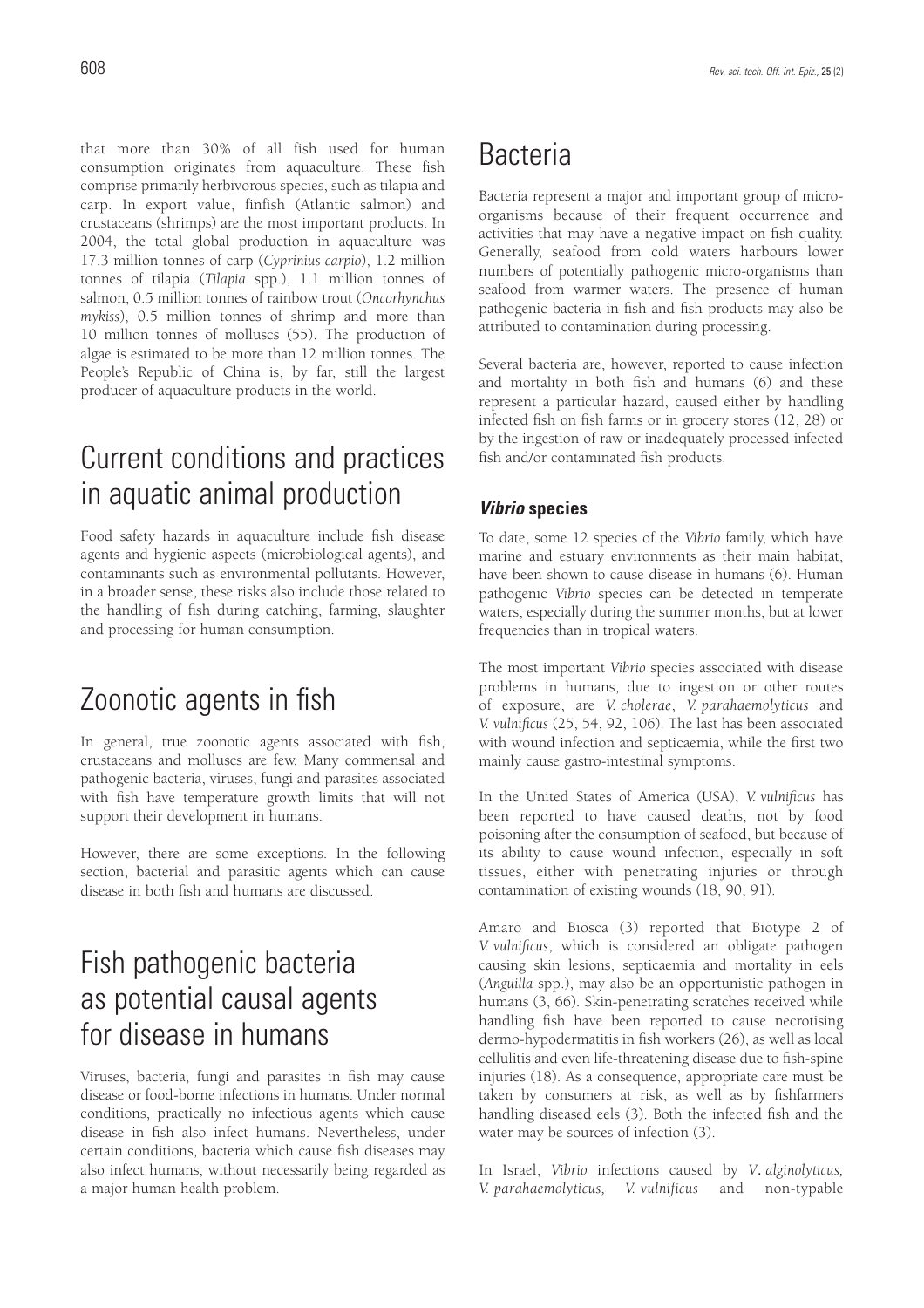*Vibrio* spp. were reported in humans, due to changes in the way that pond-raised fish were being packed (12). In most cases, these infections were initiated by exposure to the fins of the fish. An epidemiological study showed that the reason for this was a change in trade patterns. The producers had changed their delivery practice from packing fish in ice to packing live fish in containers. When producers changed back to selling the fish on ice, no further infections were recorded.

In Japan, V. parahaemolyticus has been reported as the most common cause of food poisoning (86).

*Photobacterium damselae* (previously *Listonella damsela*, *V. damsela*), which causes skin ulcers in several fish species, in particular, damselfish (*Chromis punctipinnis*), has also been considered an important pathogen in humans, as several cases of progressive necrotising wounds have been reported (1, 83). Infection in humans has usually been caused either by injuries from fins or by contamination of wounds exposed to water (23, 86, 97). Before 1993, all cases in humans had originated from wound infections but Perez-Tirse *et al.* (97) described a septicaemic condition in a patient caused by a knife injury when filleting blue fish (*Pomatus saltatrix*).

### **Hafnia alvei**

*Hafnia alvei*, a Gram-negative, facultative anaerobic bacterium of the family Enterobacteriaceae, is found in natural environments, such as sewage, soil and water, but is also a gastro-intestinal commensal. This bacterium is not usually considered pathogenic but has occasionally been reported to cause disease in fish as well as terrestrial animals and humans (93).

*Hafnia alvei* has been associated with epizootic haemorrhagic septicaemia in rainbow trout (56); kidney pathology in cherry salmon (*O. masou*) (107); and mortalities in brown trout (*S. trutta* L.) in freshwater aquaculture (101), but not in marine aquaculture (93). In humans, *H. alvei* has been associated with several disease conditions, such as:

- septicaemia
- gastroenteritis
- meningitis
- pneumonia
- wound infections (51, 117).

However, so far, there have been no reports of the bacterium transferring from fish to humans. Nevertheless, in some regions there may be a combination of marine fish farming and human activities, such as disposal of sewage in areas where people swim, which may lead to the transfer

of *H. alvei* between humans and fish and vice versa. Based on challenge experiments with *H. alvei* in gilthead seabream (*Sparus aurata* L.), Padilla *et al.* (93) concluded that, although the gilthead seabream seemed to have a considerable resistance to experimental infections, the bacterium could remain viable in the fish without clinical signs for some three months. This means that aquaculture and human activities should take place in separate areas as farmed fish may represent a risk for the transfer of *H. alvei* to humans.

### **Streptococcus iniae**

The genus *Streptococcus* includes many species that can cause disease in different hosts, including fish in sea, brackish and fresh water as well as in mammals and humans (79). *Streptococcus iniae* has been described as a cause of disease in both fish ('mad fish disease') and people (49, 58). It is a Gram-positive, beta-haemolytic bacterium that was first isolated from diseased Amazon freshwater dolphins (*Inia geoffrensis*) (99), but was later described in cultured fish species, such as rainbow trout (*O. mykiss*), tilapia, channel catfish (*Ictalurus nebulosus*), Japanese flounder (*Paralichthys olivaceus*) and yellowtail (*Seriola quinqueradiata*) (32, 79).

In fish, infection with *S. iniae*, previously described as *S. shiloi* and *S. difficile* (32, 33), is characterised as a septicaemic disease which may become chronic. In humans, disease caused by *S. iniae* was not described until 1995 to 1996, when the bacterium was isolated from a group of patients in Canada who had handled fresh whole tilapia from infected farms (116, 125). This was despite the fact that the bacterium had been identified as early as 1991 (21, 49). The disease condition in humans, characterised principally by septicaemia, cellulitis, endocarditis, meningitis and pneumonia, has been particularly associated with people of Asian ethnicity, caused by their handling live and freshly killed fish (mainly tilapia) contaminated with *S. iniae* during food preparation (49, 80, 89, 116, 125). The bacterium is most often introduced through wounds and abrasions in the skin. In the reported cases from Canada, the affected patients were elderly and many had poor health and compromised immune systems. The risk of healthy humans acquiring disease is minimal (125).

### **Mycobacterium species**

Several *Mycobacterium* spp., such as *M. marinum*, M. *chelonei* and *M. fortuitum*, have been reported in both fish and humans. Fish with mycobacteriosis pose a particularly significant threat of transmitting the infection to humans and thus may well become hazardous to human health (89). Mycobacteriosis is a chronic disease reported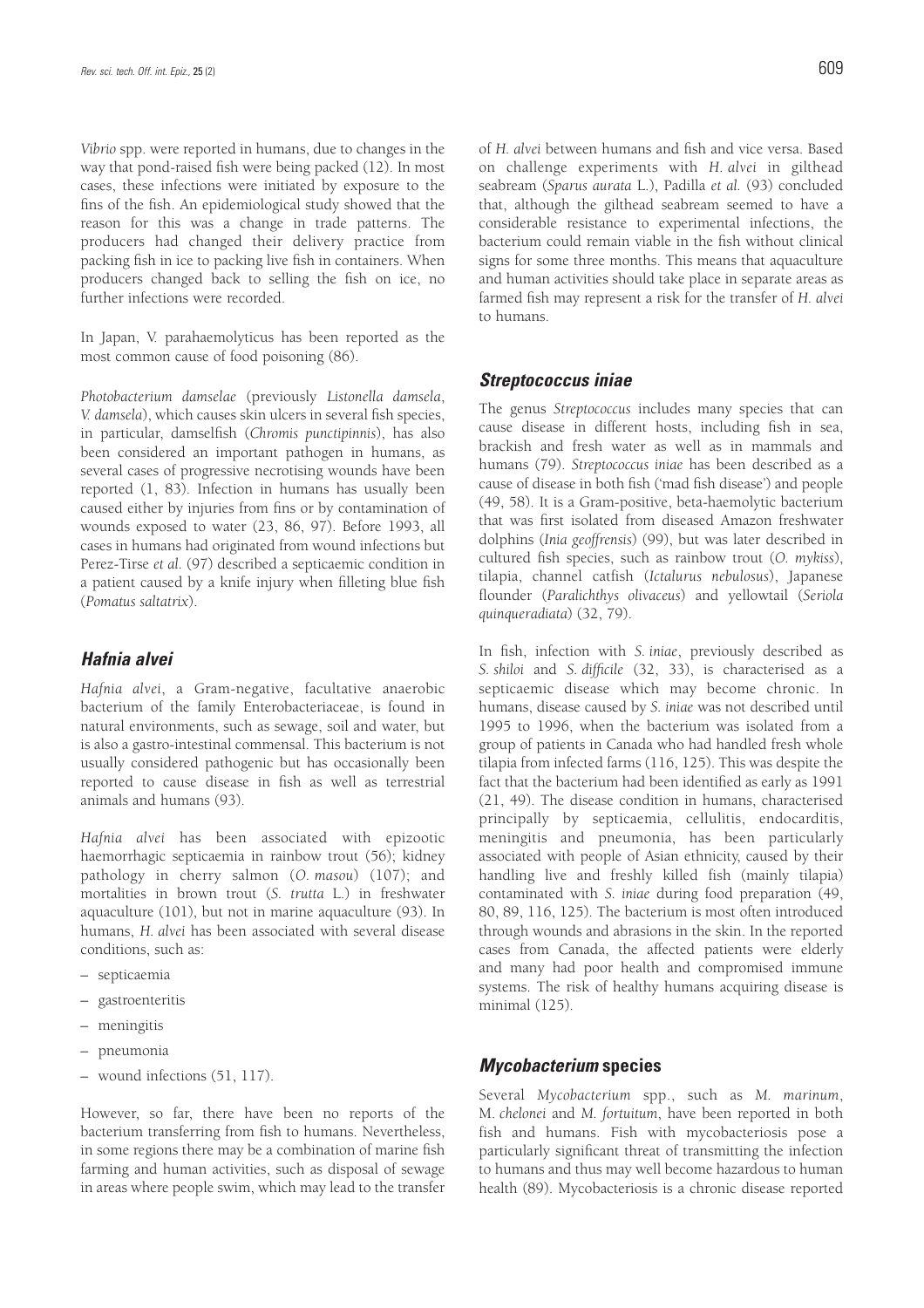in seawater, brackish water and freshwater fish species, in aquaculture and aquariums as well as from the wild (89). Human infection with *M. marinum* has been reported in many countries since 1951, yet it is still considered rare. It is mainly associated with granulomatous skin lesions, especially lesions acquired by aquarists when cleaning fish tanks. The infection usually enters through open wounds or abrasions exposed to contaminated water in which infected fish have been kept or while processing fish (20, 22, 78, 110). In the USA, rockfish infected with *M. marinum* are believed to cause skin problems in humans (95).

# Contaminating bacteria as potential agents for disease in humans

### **Erysipelothrix rhusiopathiae**

Infection with *Erysipelothrix rhusiopathiae* (erysipeloid) is also known as 'fish handler's disease', 'fish hand', 'blubber finger', etc., in humans, since it is most commonly characterised by swollen fingers (65). The bacterium is reported to occur on fish, and the infection is most often introduced to humans through skin wounds. Thus, the disease must be considered as occupational in humans, due to handling fish and fish products contaminated with *E. rhusiopathiae*. The disease is usually benign, but may be fatal in some cases. Fatal endocarditis has been described following the gutting of eels (65).

### **Listeria**

*Listeria monocytogenes* has been isolated on a regular basis from a wide variety of seafood products, including fresh, frozen, fermented, cold smoked and salted fish derived from aquaculture as well as captive fisheries. It is a problem often associated with fish and fish products from temperate climates (17, 24, 53). The organism is ubiquitous in nature and regarded as a zoonotic agent, causing meningitis and abortions in sheep and septicaemia in lambs, as well as food-borne illness in humans (17). The occurrence of *L. monocytogenes* in seafood is reported to range from 0% to 75% (8).

'Ready-to-eat' products, such as refrigerated, vacuumpacked products with a long shelf life, are of particular concern for *L. monocytogenes*, especially when they are inadequately heated before consumption (17, 53). Table I gives an overview of outbreaks of listeriosis caused by marine sources (103).

It has been shown that bacterial growth occurs during the fermentation process at 8°C and storage at 4°C. The ability

#### **Table I**

| An overview of outbreaks of listeriosis from marine sources |  |  |  |
|-------------------------------------------------------------|--|--|--|
| (103)                                                       |  |  |  |

| <b>Country</b>           | Year |   | Number of outbreaks Source |  |
|--------------------------|------|---|----------------------------|--|
| United States of America | 1989 | 2 | Shrimps                    |  |
| New Zealand              | 1991 | 4 | Smoked shellfish           |  |
| Australia                | 1991 | 2 | Smoked shellfish           |  |
| Sweden                   | 1994 | 6 | Smoked/brine-cured fish    |  |
| Canada                   | 1996 | 2 | Crabsticks                 |  |
| Finland                  | 1999 | 5 | Smoked trout               |  |

to grow at low temperatures, together with halotolerance, enables bacteria to reproduce in salted products (24, 103). *Listeria monocytogenes* has also occasionally been found in smoked salmon and it is thought that the bacterium is introduced through water during the production process (102). Cold smoking does not eliminate *L. monocytogenes* (31) and, although bacterial counts are reduced by hot smoking, the bacterium is not completely eliminated from smoked products (62). The isolation of different strains of *L. monocytogenes* from raw fish and final products indicates that contamination may take place at several stages in the production chain between harvesting and production for consumption (53).

Outbreaks of listeriosis in humans due to contaminated seafood have been reported from many parts of the world, particularly from industrialised countries (53, 103). Outbreaks have been related to different types of food items, including products such as shrimps, vacuumpacked smoked salmon and fermented fish. Most cases of listeriosis in humans occur in immunocompromised people, the elderly and pregnant women, and the disease is characterised by septicaemia, intra-uterine infection and meningitis. It may also cause abortions (stillbirths). However, more recently, *Listeria* has been associated with mild gastro-intestinal symptoms (53). Disease caused by *L. monocytogenes* is rare and a high infectious dose is required. The zero tolerance policy established in many countries for *Listeria* in fish products may be overprotective from a public health point of view (53).

### **Other bacteria**

Aeromonad bacteria are ubiquitous in the environment and several *Aeromonas* species have been reported to cause disease in fish, as well as being potential food-borne pathogens that may cause disease in humans (89).

Although *Salmonella* spp. may be harboured and survive in fish, seafoods seldom harbour *Salmonella*. Fish may be exposed to *Salmonella* through consumption of contaminated feed or living in contaminated water. The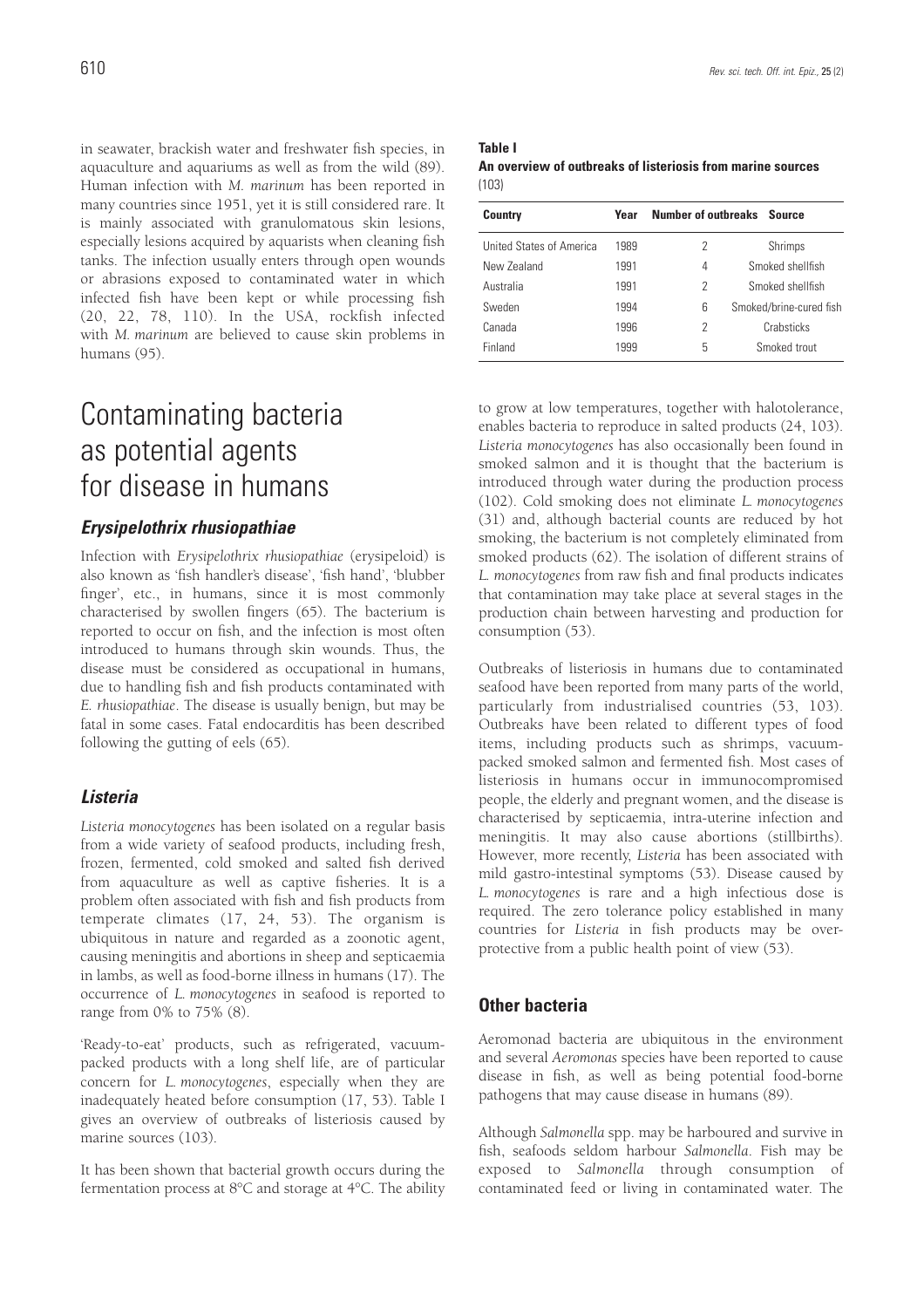occurrence of *Salmonella* in feed has, for a long time, been a well-recognised problem worldwide. However, research has shown that the level of *Salmonella* contamination in the feed must be extremely high if the bacteria are to persist in the fish for more than a few days (87). If *Salmonella* is present in freshwater or marine fish species, this is mainly due to faecal contamination (124).

Food-borne pathogenic bacteria such as *Campylobacter, Shigella* and *Yersinia* are seldom associated with fish. Nevertheless, the fish pathogenic bacteria *Y. ruckeri* has been reported to occur in humans (50).

*Edwardsiella tarda*, which causes 'red disease' in eels as well as enteritis in penguins, is also sporadically reported as causing gastroenteritis and septicaemia in humans (72).

# Parasites in fish as potential agents for disease in humans

A great majority of freshwater and seawater fish species harbour parasites. These are more common in wild fish than in farmed fish. Most of these parasites are harmless to humans but some may make the fish products unsuitable for human consumption, either due to quality deterioration ('milky flesh') or because humans may be an aberrant or final host of the parasites.

The use of raw, inadequately cooked, salted or smoked fish, common in many countries, has zoonotic potential and has been reported to have caused serious disease conditions in humans. To avoid disease problems caused by parasites, fish that is going to be used for sashimi, sushi or other raw fish dishes should be frozen before use.

### **Trematodes**

The number of food-borne infections caused by trematodes has increased dramatically in Eastern Europe in recent years, where millions of people are affected by *Opisthorcis* spp. (119).

In Asia, cyprinids are the most important group of fish species used in aquaculture and species belonging to this group are the principal hosts of trematodes, such as *Clonorchis sinensis*, *Opisthorcis felinus* and *O. viverrini*. If infected fish and their products are inadequately prepared before consumption, the risk of human infection is obvious. The consumption of 'hot rice congee' in the People's Republic of China and raw fish in the Republic of Korea is reported to cause infection with *Clonorchis* spp. in humans, while the dish 'koi-pla' in Thailand has been reported to cause infection with *Opisthorcis* spp.

The trematode *Heterophyes heterophyes* is another parasite that is reported to cause problems in the Middle East and Asia, but other heterophyides are also of importance (61, 94).

Pain and discomfort are the most common effects of acute trematode infection. More chronic infections, i.e. with *Clonorchis* spp. and *Opisthorcis* spp., can result in cholangio-carcinoma, chronic diarrhoea and hepatic cancer (119).

If, however, the contamination of aquaculture premises with untreated human and reservoir-animal excreta can be avoided, such problems may be diminished considerably (119).

### **Cestodes**

The pseudophyllean cestode *Diphyllobothrium latum* is reported from many regions throughout the world. Several fish species act as intermediate hosts in which plerocercoids occur in the muscular tissues or on the viscera (85). Consuming raw or lightly cooked fish may result in infection in humans as the parasite establishes itself in the gut.

### **Nematodes**

#### Anisakis

Anisakiasis is usually associated with the consumption of raw, wild, caught fish as *Anisakis* spp. are seldom a problem in farmed fish. The parasite has a complex life cycle involving passage through a number of hosts, including fish and mammals. The stage that infects fish is found as a distinct 'watch-spring coiled shape'. When uncoiled, the parasite is approximately 2 cm long. Usually, *Anisakis* is localised on the outside of internal organs but may occasionally be found in the flesh or beneath the skin. If infected fish are eaten by a marine mammal, the life cycle is completed.

However, *Anisakis* is also able to infect humans if raw, fermented or inadequately cooked fish is eaten. In such cases, humans will act as aberrant hosts.

This parasite is one of the most significant factors in reducing the quality of seafood and may thus harm human health, either through infection with *Anisakis* or allergic reaction (81). Several cases of gastro-intestinal problems caused by anisakiasis have been reported from the Netherlands and Japan (115, 127). Most of these cases have been associated with the intake of raw fish, in particular, herring. In the Netherlands especially, the dish 'groene herring' has played a role.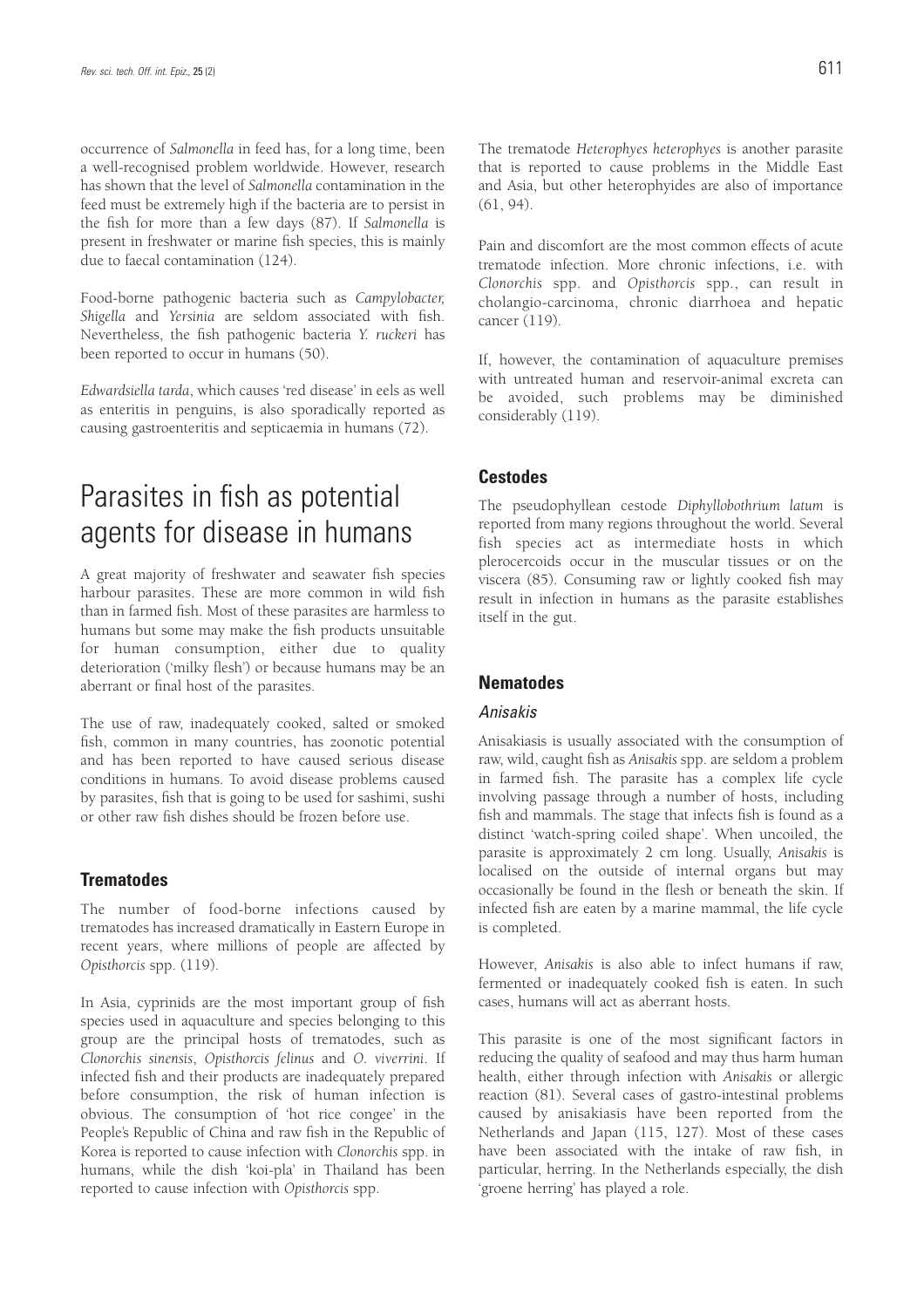### Gnathostoma

Spirurid nematodes, such as *Gnathostoma* spp., normally found in the stomachs of carnivorous animals, such as dogs, have also been reported to occur in humans if the larvae of the parasites are ingested. Humans are an aberrant host to the parasite. When larvae are ingested, they migrate from the intestine to the skin and musculature, causing the so-called 'larvae migrans' syndrome. However, they may also invade other organs, causing serious problems (100).

# Intoxications caused by fish consumption

### **Clostridium botulinum**

*Clostridium botulinum* type E is a strict anaerobic bacterium that may occasionally be present in fish. This bacterium is a recognised commensal in fish in fresh water, as well as in sea water. Under optimal growth conditions, the bacterium may produce a potent neurotoxin in processed fish (63, 67, 69). To avoid problems, it is important to control the factors that can prevent the growth of this organism in fish and fish products, such as temperature and salt concentration.

The anaerobic bacterium *C. botulinum* has been reported to cause intoxication in farmed fish, as well as terrestrial animals and humans (19, 30, 68, 109). Thus, *C. botulinum* may become an important hazard to the food safety of aquaculture products. The condition in pond-cultured fish is usually called botulism or 'bankruptcy disease' and, as in humans, it is due to the potent neurotoxin produced by the bacterium. In countries where fermented fish (both farmed and wild salmonids) is a speciality, unhygienic production conditions may result in intoxication and death in humans.

### **Histamine fish poisoning**

Scombrotoxic fish poisoning, also known as scombroid or histamine fish poisoning, is caused by bacterial spoilage of a limited number of fish species. These comprise mainly:

- mackerel (*Scomber scombrus*)
- bonito (*Sarda* spp.)
- various tuna species (*Thunnus* spp.)
- swordfish (*Xiphias gladius*)
- common dolphinfish (mahi-mahi) (*Coryphaena* spp.).

As bacteria break down fish proteins, by-products, such as histamine and substances blocking histamine breakdown, may build up in fish. The human tolerance limit for histamine is 10 mg per 100 g. In general, there is no risk of histamine poisoning in well-iced fish.

### **Allergies to fish and seafood**

Eating fish may produce severe allergic reactions. Allergies to fish, shellfish and mussels are among the most common food allergies triggered by immunoglobulin-E antibodies, and allergic reactions to seafood antigens may produce severe symptoms, including angio-oedema and anaphylaxis. These symptoms do not differ from allergic reactions to any other type of food (82).

Even though allergens are more or less species-specific, there is a high degree of cross-reactivity among different fish species. This means that a patient who is allergic to one fish species is at a high risk of being allergic to other species.

There are no specific symptoms for allergic reactions to food. Consequently, after ingesting seafood, the clinical manifestations of an allergic reaction do not differ from allergic reactions to any other type of food (82).

An allergy to fish and shellfish often becomes evident during the first year of life but, in general, presents later than an allergy to eggs and milk (96). While many children outgrow their allergies to eggs, cows' milk, wheat and soy, they may continue to be hypersensitive to fish and shellfish in later life (14, 29, 64, 104).

There is no evidence supporting the contention that the prevalence of fish allergy has anything to do with the level of fish intake, despite comments made in the literature. Studies on fish allergy in Reykjavik (high consumption) and Uppsala (low consumption) showed that, although the population in Reykjavik ate two to three times as much fish as that of Uppsala, there were no significant differences in prevalence between these two populations (57).

Fish consumption in Norway is among the highest in Europe; the median value being about 65 g per day. Of this, approximately two-thirds is lean white fish and about one-third is fatty fish (H. Meltzer, personal communication). However, the prevalence of seafood allergy in the Norwegian population is low  $(< 1\%)$ . The importance of seafood allergy to the health of the Norwegian population is marginal.

The first isolated allergen from fish is the calcium-binding protein, parvalbumin. Since patients usually react to both raw and cooked fish, it is assumed that the allergen is heat resistant. However, recent data indicate that some individuals react only to raw fish, while others react only to cooked, suggesting the existence of additional allergens. The lowest dose of fish reported to produce an allergic reaction is 5 mg.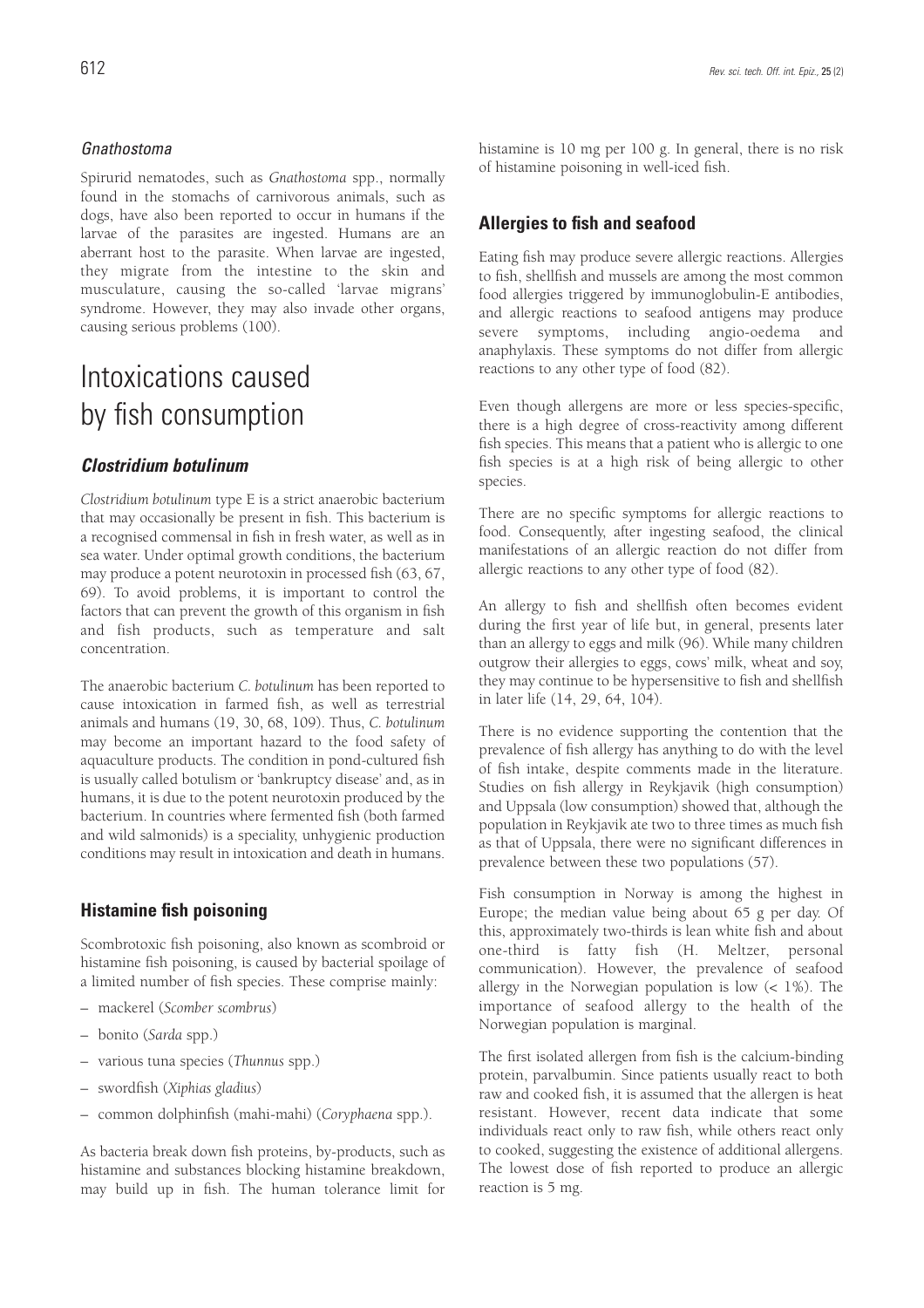Established thresholds for food allergens are important tools for food production and labelling. However, at present there are insufficient data available to establish such thresholds. Consequently, no values have been established for food allergens in European Union (EU) legislation.

# Residues in fish

### **Residues of antibiotics and chemotherapeutics in fish**

In aquaculture, particularly in fish-farming, various types of antimicrobials have always been needed to combat or prevent disease (126). In some countries, antibiotics were even used as growth promoters. Before the 1990s, the use of medicinal products was high in countries with a large aquaculture industry. The use of drugs for 'fire-fighting' (i.e. solving an immediate problem) was markedly reduced in many countries (60) during the 1990s, reflecting the introduction of widely available and effective vaccines against some of the most serious fish diseases in aquaculture.

However, some medicinal products are still in use, giving rise to several public health aspects, such as toxicity, drug hypersensitivity and the development of antibiotic resistance in fish pathogenic bacteria, as well as in environmental bacteria and human pathogens. The risk of transfer of antibiotic resistance to human microflora is probably low in countries where the use of antimicrobials is limited. However, in countries with less restrictive legislation, the risk of contaminating fish and fish products with resistant bacteria is greater (2).

So-called 'integrated farming', which combines intensive animal husbandry (in particular, of pigs and poultry) and aquaculture, may represent a route of transmission of bacterial resistance genes from fish to humans (98). Wastes from the animals are a source of feed for the fish in such production systems.

### **Malachite green**

Malachite green is an industrial dye that has effectively been used to treat fungal infections in fish. However, it has not been authorised as a veterinary drug, and its application in aquaculture is not permitted. Although malachite green has been abandoned for use in foodproducing animals for many years, the active substance and its metabolite, leuco-malachite green, are still being detected in fish and fish products. In eels, the related crystal violet (also known as gentian violet) dye has been found. The EU has set the minimum required performance limit for malachite green to be two parts per billion of the analytical method used to detect the substance (48).

The EU (52) has reported that residues of leuco-malachite green and malachite green have been detected in fillets of pangassius (*Pangassius hypothalamus*), eel and Pacific salmon (*Oncorhynchus* spp.), respectively. Despite the fact that malachite green has been banned on the Chinese mainland since 2002, this chemical was found in freshwater fish in local markets in Hong Kong, leading the Hong Kong Government to take measures to safeguard food safety in fish (5).

### **Environmental contaminants in fish**

A wide variety of chemical contaminants may be present in the environment, including persistent lipophilic organic compounds, as well as metals (e.g. methyl-mercury and organotin). In particular, there are numerous lipophilic organochlorine contaminants, including: – poly chlorinated dibenzo-p-dioxins (PCDDs) and furans (PCDFs) (collectively, PCDD/Fs)

- polychlorinated biphenyls (PCBs)
- camphechlor
- hexachlorcyclohexane
- dichlorodiphenyltrichloroethane and its metabolites
- aldrin
- chlordane
- dieldrin
- endrin
- heptachlor
- hexachlorbenzene.

Most of these compounds are, however, no longer produced and levels in the environment are generally decreasing.

In contrast, the environmental levels of another group of chemicals, brominated flame retardants (BFRs), some of which are still in use, seem to be increasing (27, 107). This group includes, for example:

- polybrominated diphenyl ethers (PBDEs)
- tetrabromobisphenyl A (TBBPA)
- hexabromododecane.

Lipophilic, persistent organic compounds have a strong tendency to bio-accumulate in fatty tissues and will also biomagnify in food chains. The highest levels are found in the fatty tissues of species at the end of the food chain.

Organometals, such as methyl-mercury, also have the potential to bio-accumulate in the food chain, and the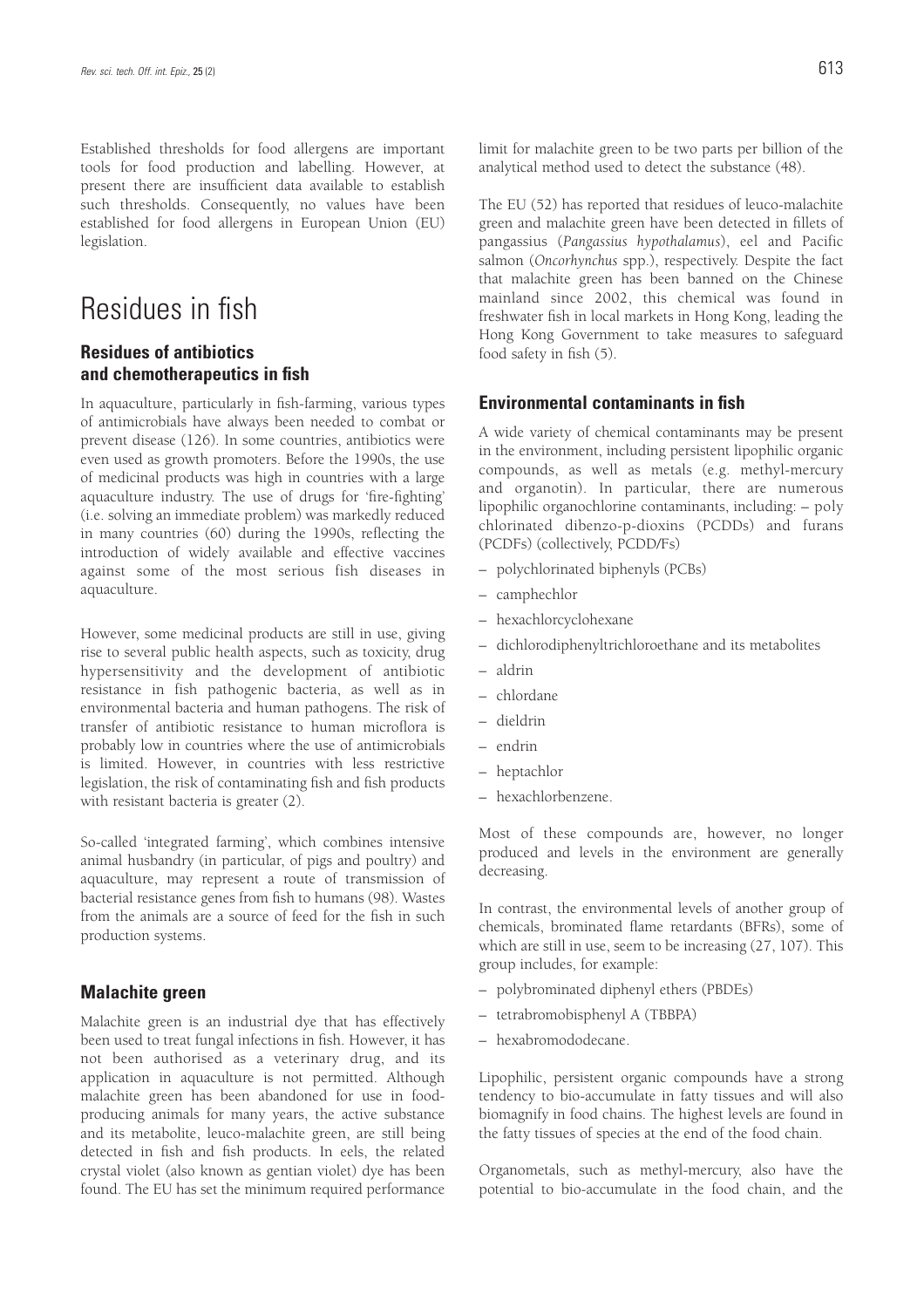concentrations increase with the age and size of the individual. Persistent organic pollutants (POPs) in fish are predominantly derived from their diet. Owing to their lipophilic nature, POPs are particularly likely to be present in fatty, predatory fish, such as:

- wild herring
- mackerel
- tuna
- salmon.

In contrast, methyl-mercury does not accumulate in fatty tissue, but becomes concentrated with age and as it progresses along the food chain. The highest concentration of methyl-mercury is found in older, predatory fish at the top of the food chain (e.g. tuna, trout).

The diet of wild fish cannot be controlled and the only way to reduce the exposure of these fish to contaminants is to reduce the spread of contaminants into the environment.

# Potential risks associated with contaminants throughout the food chain

### **Contaminants in fish farming**

Feed is the main source of POPs and metals in farmed fish (34). Since the safe production of farmed fish starts with fish feed, the development of feed products with low levels of undesirable substances has become pivotal (34). The concentration of several POPs (e.g. dioxins and BFRs) and metals (e.g. methyl-mercury) in fillets of farmed fish has been reported to correlate with their concentration in feed (10, 70, 77, 84).

These POPs are highly persistent, fat-soluble environmental pollutants that are ubiquitous in the marine ecosystem and are readily biomagnified in the food chain. Fish oils, extracted from marine pelagic fish species, such as capelin (*Mallotus villosus*), sand eel (*Amodytes* spp.) and blue whiting (*Micromesistius* spp.), used in high-energy fish feeds, are considered to be the main source of POPs in farmed salmon (34, 120).

The potential threat of POPs to human health is not related to a single chemical component, but to a mixture of several related congeners of different basic chemical structures. For dioxins and dioxin-like PCBs, there are 29 different chemical forms that share a similar toxic mechanism (114). The profile of these 29 congeners, and hence the total World Health Organization (WHO) toxic equivalency (TEQ) in feed (the WHO-TEQ), is often not reflected in the

fish. Some congeners (such as dioxin-like PCBs) are more predominant in feed than in fish, when compared to other congeners (such as dioxins) (11, 70). The different 'carryover' or transfer of the chemical forms shows the complexity of aiming for a 'feed-to-fork' approach to controlling undesirable substances along the food chain. When selecting new feed resources to 'tailor' a fish product that is low in certain contaminants, differences in feed-fish transfer dynamics for each contaminant congener must be taken into consideration.

Several strategies are being developed on how to produce fish low in undesirables by designing specific diets and optimising feeding strategies, taking into account both cost efficiency and fish welfare.

There are three main approaches that, alone or in combination, may reduce the levels of PCDD/Fs and dioxin-like PCBs in fish feed and farmed fish. There is a large variation in the levels of PCDD/Fs and dioxin-like PCBs found in fish oil, depending on such factors as seasonal variation, fish species, age or geographical origin (34, 88). Thus, it is possible to select marine ingredients with relatively low background levels of POPs for use in fish feeds (71, 84).

Another strategy is to replace fish oil with alternative terrestrial feed ingredients that contain lower levels of dioxins. Plant oils have lower PCDD/F and dioxin-like PCB levels than most commonly used fish oils, and thus have great potential to reduce the level of dioxins in farmed salmon (7, 11). Moreover, several techniques are available that remove POPs from fish oils without affecting the nutritional status of the oil (16, 26). As a result, the POP levels in fish fillets can be reduced considerably.

The toxicity of mercury depends on the chemical form. The organic, methylated form of mercury is considerably more toxic than inorganic forms (9). Inorganic mercury is methylated to organic mercury through microbial, predominantly anoxic processes in aquatic ecosystems (73, 118). Methyl-mercury is the dominant form of mercury in fish, and fish meal is the main source for methyl-mercury in fish feeds. Methyl-mercury is efficiently accumulated in fish muscle, which is one of the main organs for methyl-mercury deposition (13, 15, 59, 75). Methyl-mercury has a higher assimilation level (41% to 23%) than dietary inorganic mercury (6% to 4%) (10). In the terrestrial system, inorganic mercury is the dominant form. Mercury uptake by plants from the soil is low; therefore the concentration of mercury in plant feedstuffs is limited.

The use of novel feedstuffs in fish feeds may remove current problems caused by POPs and metals, but may also introduce new challenges to food safety. Higher levels of pesticides, such as endosulfan, have been found in some plant oils, compared to fish oils. The use of alternative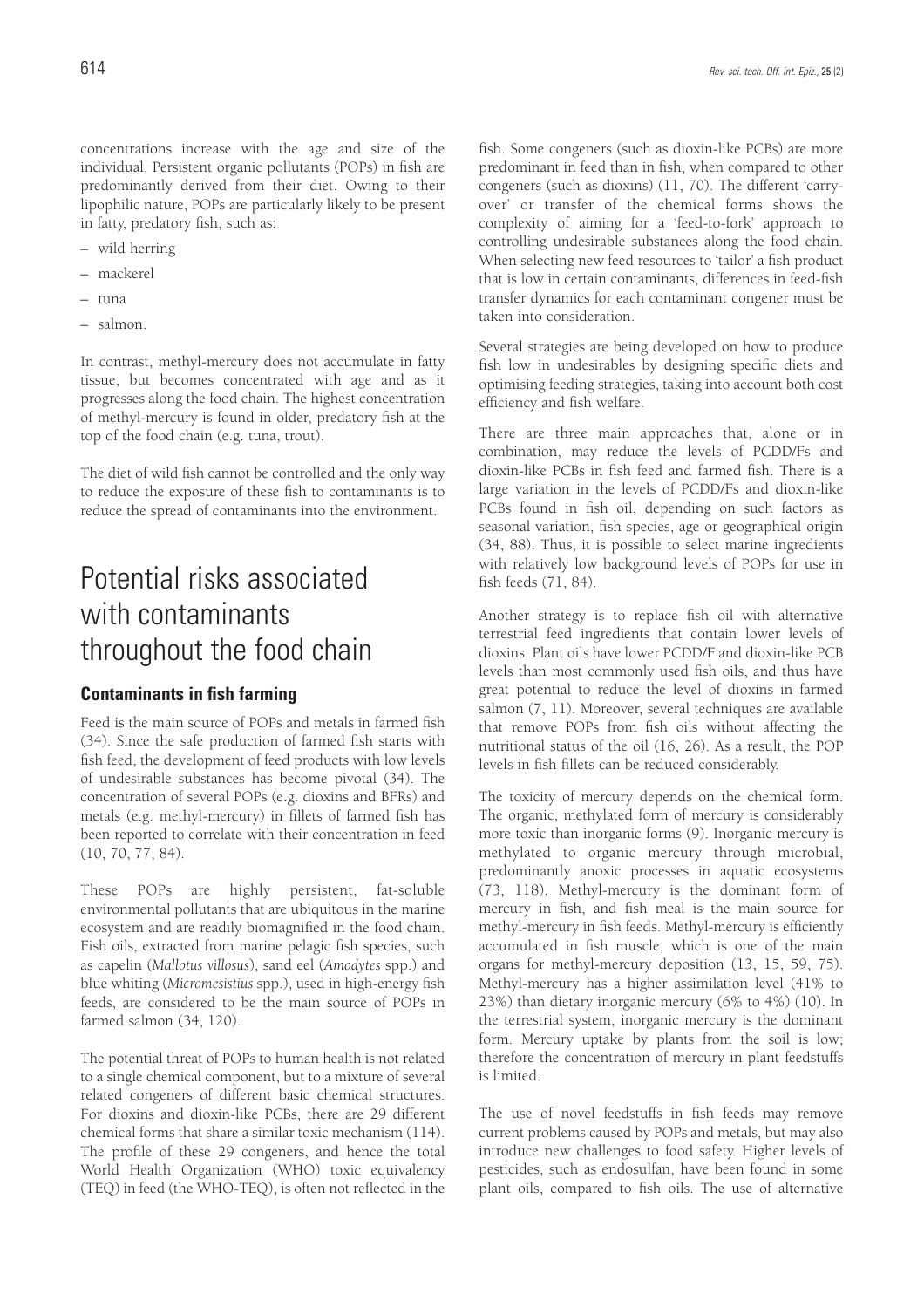marine feed ingredients, such as krill, will introduce high levels of fluorine to the feed. That may limit the use of this resource, due to current legislation on maximum permitted levels of fluorine in feed.

# Hazard identification and hazard characterisation of contaminants

The ability of a chemical to cause adverse health effects and thus its tolerable daily intakes (TDI) and/or tolerable weekly intakes (TWI) are established by risk assessments performed by international bodies (123). The TDI of a chemical represents the amount of the chemical that can be safely consumed throughout life with no risk of any significant adverse health effect.

Some chemicals are carcinogenic. For genotoxic carcinogens, it is not possible to establish a dose threshold below which there is no effect. Several methods are used for quantitative risk assessment of such chemicals. Recently, the European Food Safety Authority (EFSA) has recommended using the 'margin of exposure' (MOE) as a harmonised approach for assessing the risks posed by substances which are both genotoxic and carcinogenic (46).

### **Toxicity of important contaminants in fish**

The most important contaminants in fish for consumer health are methyl-mercury and POPs, since fish may contribute significantly to dietary exposure to these compounds. It is, however, important to differentiate the generic term 'fish', since there are great variations in both nutritional values and levels of contaminants. These variations may depend on such factors as:

- the origin of the fish and the species in question
- the season of harvest
- the type of fish tissue consumed
- the content of contaminants in the feed of farmed fish.

### **Mercury**

Methyl-mercury, which is the most toxic mercury compound, is the predominant form of mercury in fish. The percentage of methyl-mercury to total mercury ranges between 65% and 100%, depending on the fish species (74, 75, 105). The primary target of methyl-mercury toxicity is the nervous system. Based on a number of intoxication incidents (Minamata and Niigata in Japan, rural Iraq), the Joint FAO/WHO Expert Committee on Food Additives (JECFA) derived a provisional TWI (PTWI) for methyl-mercury of 3.3 µg per kg of body weight (bw) per week.

This PTWI was maintained over several re-evaluations, but JECFA noted that pregnant women and nursing mothers may be at greater risk than the general population (121). In 2003, JECFA (122) revised the PTWI to 1.6 µg per kg of bw per week, to protect the developing foetus. *In utero* exposure is the most sensitive period, and an effect on neurodevelopment was considered to be the most sensitive health outcome. This evaluation took into account new data from large epidemiological studies performed in the Seychelles and the Faroe Islands, as well as additional epidemiological data. Moreover, EFSA supported the decision by JECFA to reduce the PTWI for methylmercury, since it was based on the most susceptible stage of life (i.e. the developing foetus and intake of the mother during pregnancy), rather than on the risk to the general adult population (44).

#### **Dioxins and dioxin-like compounds**

There are, in total, 210 different congeners of PCDD/Fs which are not intentionally produced, but formed as byproducts or impurities from most combustion and several industrial processes. Moreover, PCDD/Fs are also found in soil and sediment, and these may act as secondary sources of dioxins in the environment.

Among the 210 congeners, the 17 PCDD/Fs with chlorine substitution in positions 2, 3, 7 and 8 are the most toxic. All 17 congeners, as well as 12 dioxin-like PCBs (sometimes collectively called 'dioxins'), have the same mode of action binding to the Ah receptor and show comparable qualitative effects, but with different potencies. These differences in potency are expressed in toxic equivalency factors (TEFs) (126). Consensus on the TEFs for PCDD/Fs and dioxin-like PCBs for human risk assessment (WHO-TEFs) was obtained at a WHO meeting in 1997 (114). Long-term exposure leads to increased dioxin levels in fatty tissues and may result in developmental effects in children, as well as cancer and several other diseases.

The EU Scientific Committee for Food (SCF) and JECFA established tolerable intake levels for 'dioxins' in 2001 (37, 45, 122). Both committees concluded that the risk assessment should be based on the effects of 2,3,7,8 tetrachlordibenzo-p-dioxins (TCDDs), the most toxic congener, on the developing male reproductive system, resulting from the maternal body burden. A threshold approach was used to derive a TDI of 2 picograms (pg) TCDDs per kg of bw. This was extended to include other PCDDs, PCDFs and dioxin-like PCBs and, because of their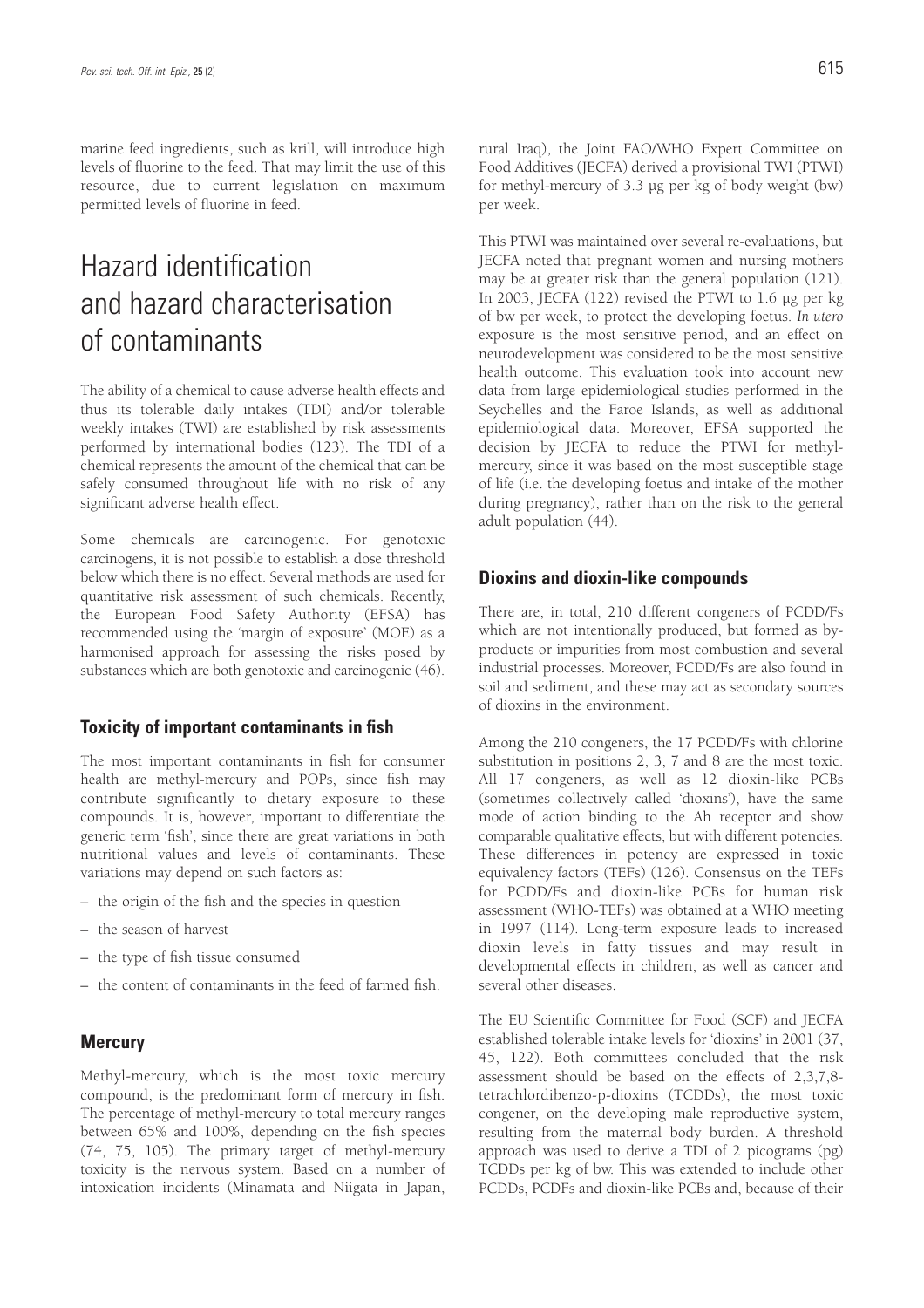long half-lives in the human body, this TDI was expressed over a longer time period (a week or month). The SCF established a group PTWI intake of 14 pg WHO-TEQ per kg of bw (37). In addition, JECFA established a group provisional tolerable monthly intake of 70 pg WHO-TEQ per kg of bw (122). There are some differences in the approaches used by other authorities to assess the risks of dioxins and dioxin-like compounds to human health.

### **Polychlorinated biphenyls**

Theoretically, there are 209 different congeners of PCBs, in total. They are all lipophilic, and the lipophilicity increases with the increasing degree of chlorination. Polychlorinated biphenyls are highly persistent and accumulate within food chains. The type and potency of the toxicity of the congeners vary with the number of chlorines substituted and the placement of the chlorine on the phenyl rings.

Owing to their unique physical and chemical properties, PCBs have been widely used commercially since the 1920s, as dielectric and heat exchange fluids and in a variety of other industrial applications. Since the 1970s, there have been restrictions on the use of PCBs in several EU countries, and today PCBs are banned in most countries. However, entry into the environment, due to improper disposal practices of PCB-containing materials or leakage from transformers and hydraulic systems still in use, cannot be excluded. The PCBs are listed in Annex A of the Stockholm Convention (4) on POPs. This Convention seeks the global elimination of the production and use of all intentionally produced POPs listed in annexes A, B and C of the Convention (http://www.pops.int).

For technical purposes, PCBs have never been used as single compounds, but always as complex technical mixtures. Dioxin-like PCBs exhibit toxicological effects on the liver, thyroid, immune function, reproduction and behaviour, similar to those caused by TCDD/Fs. The dioxin-like PCBs are included in the tolerable intake levels established for PCDDs and PCDFs.

The other group of PCBs, non-dioxin-like PCBs, constitutes a major part of the PCB congeners found in human tissues and food. These PCBs do not bind to the Ah receptor and do not show dioxin-like toxicity, but exhibit a different toxicological profile, affecting, in particular, the developing nervous system and neurotransmitter function. Mixtures used to study the toxicity of PCBs contain both non-dioxin-like and dioxin-like PCBs. It is therefore difficult, if not impossible, to differentiate between the toxic effects of dioxins and non-dioxin-like and dioxin-like PCBs.

Currently, there is no reliable, health-based guidance value for non-dioxin-like PCBs to use in human risk assessment. Dietary intake is considered the main pathway of exposure to non-dioxin as well as dioxin-like PCBs. Fish, particularly fatty fish, is considered an important source for these chemicals.

### **Brominated flame retardants**

The brominated bisphenols, diphenyl ethers, cyclododecanes, phenols and phthalic acid derivatives are the five major classes of BFRs; the first three classes representing the highest production volumes. At present, five major BFRs (TBBPA, hexabromocyclododecane [HBCD] and three commercial mixtures of PBDEs] constitute the overwhelming majority, but the situation changes as new substances are introduced and older ones discontinued.

Some of these substances are persistent organic contaminants in the environment, with the potential to contaminate the food chain long after production has ceased. Risk assessment is difficult, since databases on toxicology and exposure to humans from different sources are very limited. Risk assessment reports and scientific opinions of the European Commission Scientific Committee on Toxicity, Ecotoxicity and the Environment and the Scientific Committee on Health and Environmental Risks are available for pentabromodiphenyl ether, octabromodiphenyl ether, decabromodiphenyl ether, HBCD and tetrabromobisphenol (35, 36, 38, 39, 40, 41, 42, 43).

### **Polybrominated diphenyl ethers**

Theoretically, there are, in total, 209 different congeners of PBDEs. These congeners are lipophilic and the lipophilicity increases with the increasing degree of bromination. Tri- to hexa-BDEs are easily absorbed, slowly eliminated (persistent) and bio-accumulated, and are more bioactive than deca-BDE. Deca-BDE may be transformed to lower brominated BDEs.

There are three principal commercial PBDE flame retardants produced:

- PentaBDE
- OctaBDE
- DecaBDE.

These mixtures have different compositions of congeners and purity. DecaBDE is, however, mainly composed of deca-BDE. PentaBDE and OctaBDE were banned in the EU in August 2004. Several toxic endpoints have been identified. However, in general, the toxicological databases are poor. The liver is the target organ for PBDEs. Penta-BDE is the most toxic congener and deca-BDE the least. As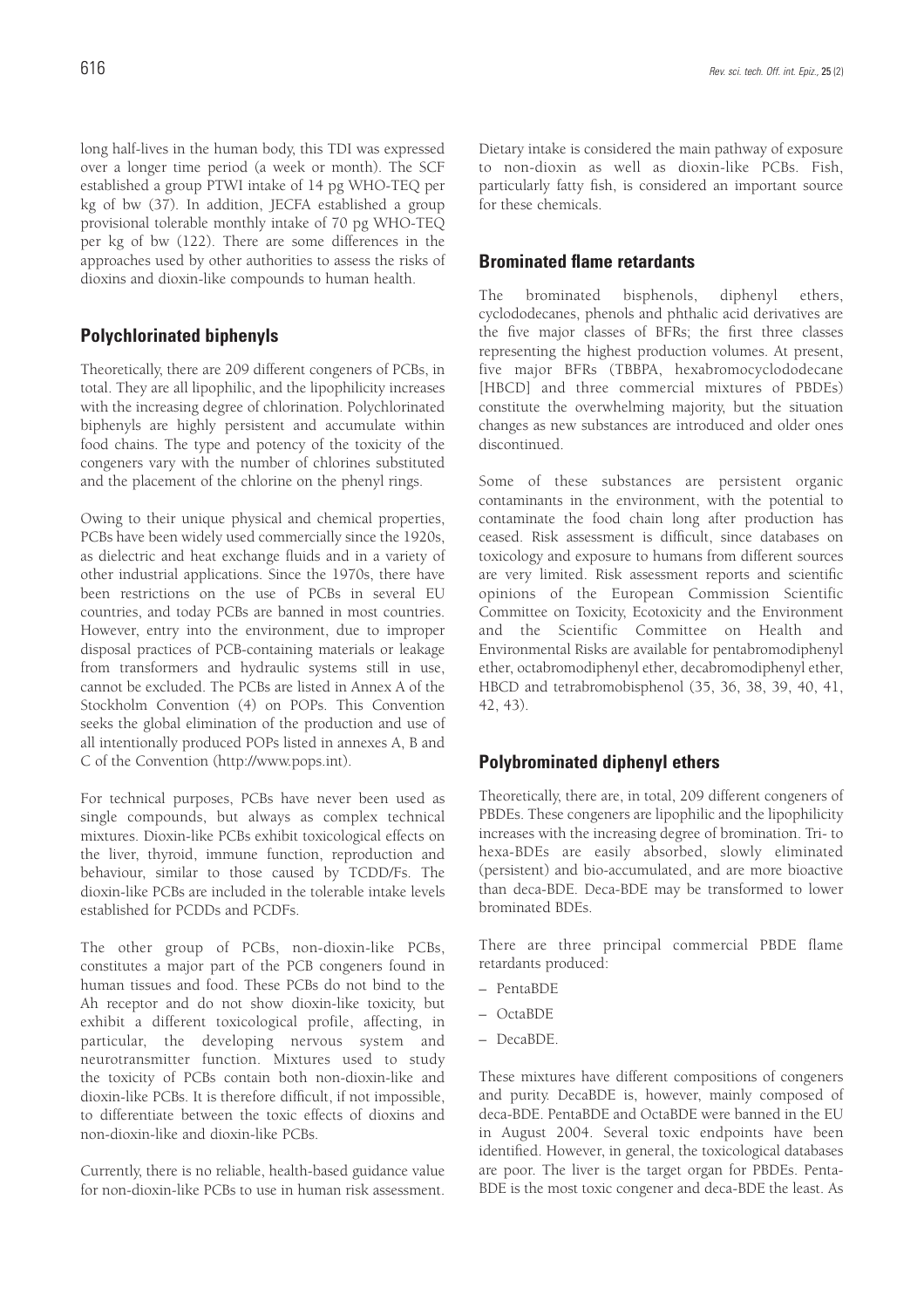a result of the limited toxicological data, any basic characterisation of the health risk from human exposure to PBDEs is extremely uncertain.

### **Hexabromocyclododecane and tetrabromobisphenol A**

Toxicological knowledge on these BFRs is very limited. The BFR HBCD is commercially available in the EU as a mixture of three stereo-isomers:  $\alpha$ ,  $\beta$  and  $\gamma$ . The  $\alpha$ -isomer predominates in food. All toxicological studies on HBCD were conducted with the commercial mixture. The extent of metabolism of the commercial HBCD is unknown. Hexabromocyclododecane is also hepatotoxic, with a lowest-observed-adverse-effect level (LOAEL) of 100 mg/kg bw/day. It has not been shown to cause developmental toxicity, but neuro-developmental effects have been observed after administration to neonatal mice, using a protocol similar to that with PBDEs (with a LOAEL for HBCD of 0.9 mg/kg bw/day) (111).

In the United Kingdom (UK), following a similar approach to that taken for PBDEs, the Committee on Toxicity of Chemicals in Food, Consumer Products and the Environment (COT) considered that a target MOE of 3,000 to 10,000 was required for HBCD. Comparison with the LOAEL of 100 mg/kg bw/day indicates that exposures below 10 mg/kg bw/day would not be a concern (111).

Since TBBPA is a single compound, the database is relatively more complete than it is for PBDEs and HBCD. Furthermore, COT evaluated TBBPA in 2004 (112).

Repeat-dose studies revealed that there were no toxicologically significant effects at doses up to 10,000 mg/kg bw/day, after administration for 90 days. No long-term carcinogenicity study is available. However, TBBPA is not mutagenic and there is no indication of relevant carcinogenicity in humans. That is, TBBPA has weak oestrogenic effects in *in vitro* studies, but no effects were revealed in a recent two-generation study in rats, with doses of up to 1,000 mg/kg bw/day. There are conflicting results from two neurotoxicity studies in rats. No adverse effects were found in the two-generation study, but a study where rats were administered TBBPA during pregnancy showed some behavioural effects. The Committee on Toxicity of Chemicals judged these effects to be random and derived a TDI of 1 mg/kg bw/day from a no-observedadverse-effect level (NOAEL) of 1,000 mg/kg bw by use of an uncertainty factor of 1,000.

### **Polybrominated biphenyls**

The toxicological profiles of polybrominated biphenyls are expected to resemble those of the PCBs. However, TEFs have not been allocated for the co-planar congeners, and relevant toxicological evaluations have not been conducted.

## Risk characterisation

Assessments of fish consumption that have recently been performed in the UK and the EU (113) indicate that methyl-mercury, the PCDD/Fs and the dioxin-like PCBs are the principal contaminants of concern. That is, consumption of specific fish species could result in the consumers exceeding their respective PTWIs for these contaminants. High-level consumers of predator fish species that accumulate methyl-mercury with age (e.g. tuna and old freshwater trout) may exceed the PTWI of 1.6 µg/kg bw/week. The PCDD/F levels in certain oily fish species may lead some high-level consumers to exceed the TWI of 14 pg toxic equivalents/kg bw/week, even without taking into account other sources of dietary exposure.

It is, however, important to note that the PTWIs for methyl-mercury and dioxin-like contaminants were set to protect the most susceptible life stage, i.e. the developing foetus exposed as a result of the body burden (i.e. concentration of the contaminant in the body) of the mother. Thus, the subgroup of special consideration for methyl-mercury is women who are pregnant or may become pregnant, while, for dioxins, girls and women of reproductive age are the subgroup of concern, due to the very long half-life of dioxins in the human body. The body burden during pregnancy is determined by the total previous intake over many years. Life stages other than the foetal stage are likely to be less susceptible.

Intakes of fish containing other chemical contaminants mentioned above are not a health concern, because they result in intakes below the available toxicological comparator (e.g. TDI) or contribute only minimally to overall human dietary exposure.

# Risks and benefits of consuming wild and farmed fish

It is well known that fish, particularly oily fish, are an important source of long chain fatty acids (LC n-3 polyunsaturated fatty acid or PUFA), reducing the risk of cardiovascular diseases, as well as having beneficial effects on foetal development. Seafood is also a valuable source of certain minerals, vitamins and protein. However, balanced against this are the possible detrimental effects of contaminants found in certain fish species.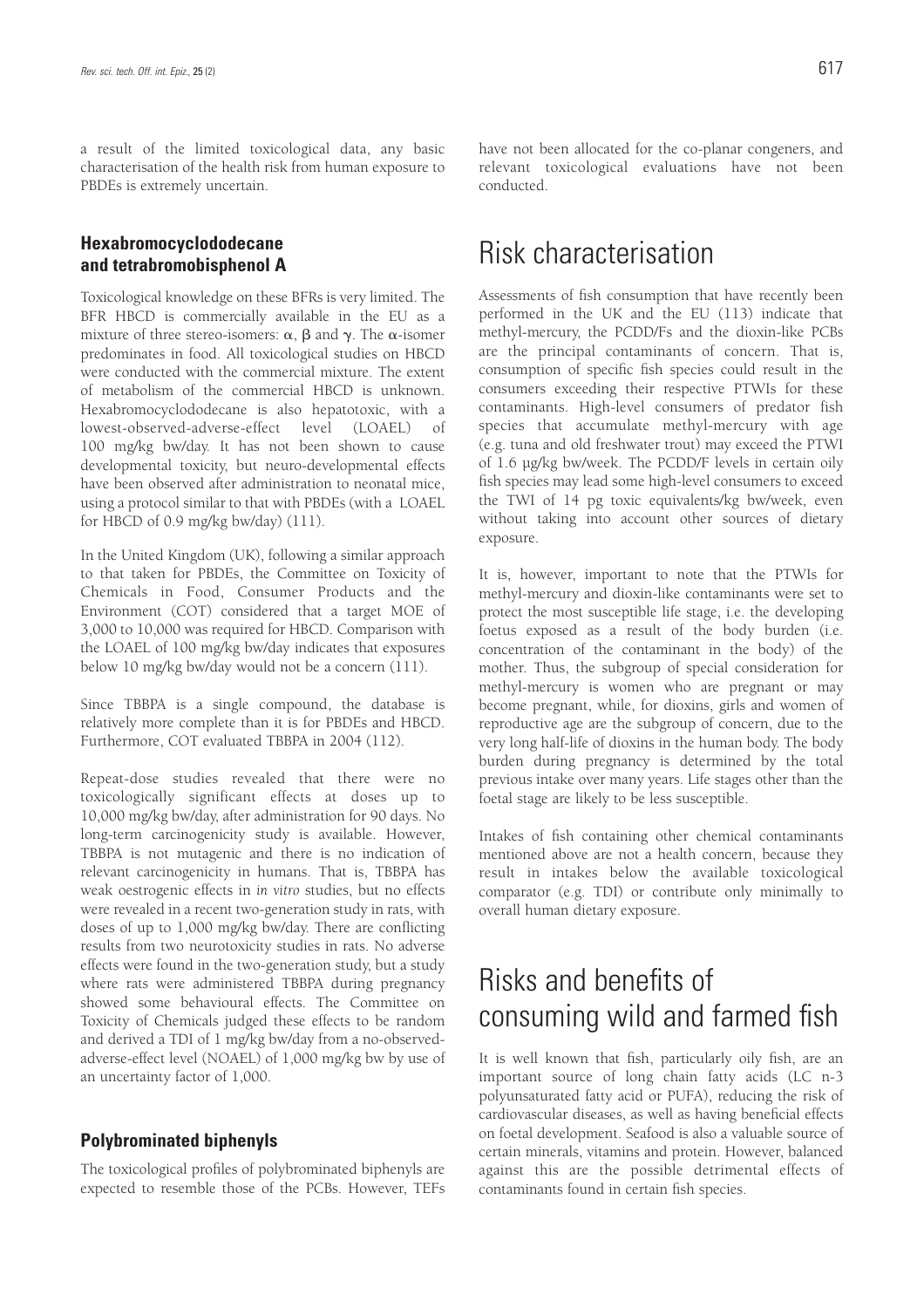Scientific publications, as well as the national and international press, have questioned if the presence of certain contaminants and residues represents a health risk to fish consumers. In these discussions, the main emphasis has been on the chemical assessment and possible health risk of consuming wild or farmed fish, while little or no consideration has been given to the nutritional value. In an effort to bring together the nutritional and toxicological considerations, food safety authorities in several countries have requested their relevant scientific committees to weigh the nutritional benefits against the possible risks of fish consumption, and such benefit-risk assessments have recently been performed in the UK and EU (113). In Norway, a similar assessment is being completed by the Norwegian Committee on Food Safety.

It is important to understand the mechanisms and interactions between nutrients and contaminants in seafood if researchers are to give sound scientific advice on the amount and type of seafood that should be recommended to promote health and maximise safety in different groups of the population. At present, there is no agreed methodology for taking both the risks and benefits of seafood into account in a quantitative way. The organisation EFSA advised that a framework should be developed which allows such a quantitative comparison, based on a common scale of measurement (47).

To protect animal and human health, internationally agreed maximum permitted levels have been set for several chemical contaminants in both feed and food. National and international monitoring programmes exist to ensure that the levels present are acceptable. In addition, aquaculture industries are using hazard analysis critical control point principles to ensure the acceptable quality of their products.

If fish and fish products contain values of environmental contaminants above the accepted international levels, this will almost certainly have a significant impact on international trade. Importing countries will introduce bans on fish and fish products. They have already done so due to contaminants such as cadmium, dioxins and malachite green.

## **Dangers pour la sécurité sanitaire des aliments en phase de production : les enjeux pour l'aquaculture et le secteur de la pêche**

T. Håstein, B. Hjeltnes, A. Lillehaug, J. Utne Skåre, M. Berntssen & A.K. Lundebye

#### **Résumé**

Les aliments provenant de poissons sauvages et élevés constituent depuis toujours une source importante de protéines pour l'alimentation humaine. À l'échelle mondiale, les poissons et leurs dérivés représentent la première source de protéines et l'on estime que plus de 30 % du poisson consommé provient de l'aquaculture.

La première partie de cet article décrit les dangers et les défis associés à la manipulation du poisson dans les élevages et lors des prises en mer. Les auteurs décrivent les agents pathogènes affectant les poissons et l'homme, les agents de zoonoses, les bactéries responsables de toxi-infections alimentaires et les allergies associées à la consommation de poisson.

Bien que peu d'agents infectieux des poissons soient capables d'infecter l'homme, il existe quelques exceptions, qui s'avèrent parfois fatales pour l'homme. Les plus grands dangers pour la santé publique résident néanmoins dans la consommation de poisson cru ou insufisamment cuit.

La deuxième partie de l'article traite des polluants environnementaux affectant les poissons et les fruits de mer et dangereux pour la santé publique, tels que les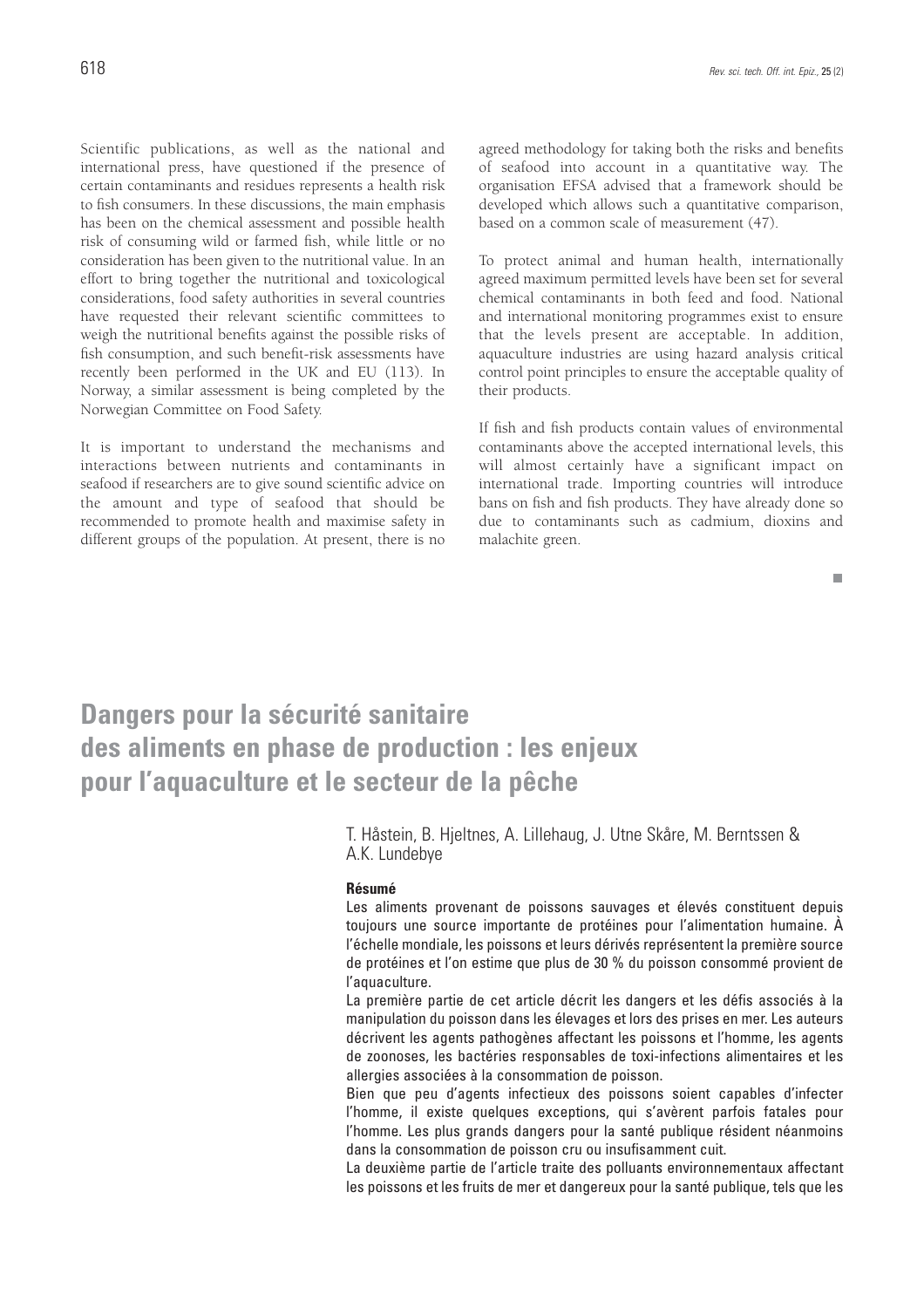médicaments vétérinaires et les résidus de produits utilisés dans les élevages, les polluants persistants tels que les composés organiques lipophiles et les métaux (méthyl-mercure, organotine).

Les auteurs font l'inventaire actualisé des divers facteurs de risque associés aux produits de la pêche et de l'aquaculture pouvant menacer la santé des consommateurs. En outre, ils abordent les divers enjeux, au sens large, associés à la manipulation du poisson pendant la prise et en phase de production, ainsi que ceux résultant de la transformation du poisson.

#### **Mots-clés**

Agent de zoonose – Allergie – Aquaculture – Composé organique lipophile persistant – Contaminant – Manipulation du poisson – Métal – Pêche en mer – Poisson – Poisson d'élevage – Poisson et fruit de mer – Poisson sauvage – Résidu – Sécurité sanitaire des aliments – Transformation du poisson.

п

## **Peligros para la inocuidad de los alimentos que surgen durante la fase de producción: problemas de la piscicultura y la industria piscícola**

T. Håstein, B. Hjeltnes, A. Lillehaug, J. Utne Skåre, M. Berntssen & A.K. Lundebye

#### **Resumen**

Los alimentos derivados de los peces, tanto salvajes como de vivero, siempre han sido una fuente importante de proteínas para el ser humano. A escala mundial, el pescado y sus derivados constituyen la principal fuente de proteínas, y se calcula que más del 30% del pescado para consumo humano proviene de la acuicultura.

En la primera parte del artículo los autores destacan los peligros y problemas asociados a la manipulación de peces en las actividades de cría o captura. Asimismo, describen a los agentes infecciosos que provocan enfermedades en los peces y el ser humano, agentes zoonóticos, intoxicaciones de origen bacteriano y alergias causadas por el consumo de pescado.

Aunque son muy pocos los agentes infecciosos de los peces capaces de infectar al hombre, hay ciertas excepciones a esta regla que pueden dar lugar a casos mortales. Con todo, el mayor riesgo para la salud humana radica en el consumo de pescado o productos a base de pescado crudos o insuficientemente cocinados.

En la segunda parte los autores examinan los contaminantes ambientales presentes en los alimentos de origen marino que pueden resultar peligrosos para la salud humana, tales como productos medicinales y residuos asociados a la acuicultura, compuestos orgánicos lipofílicos persistentes o metales (metilmercurio, organotina).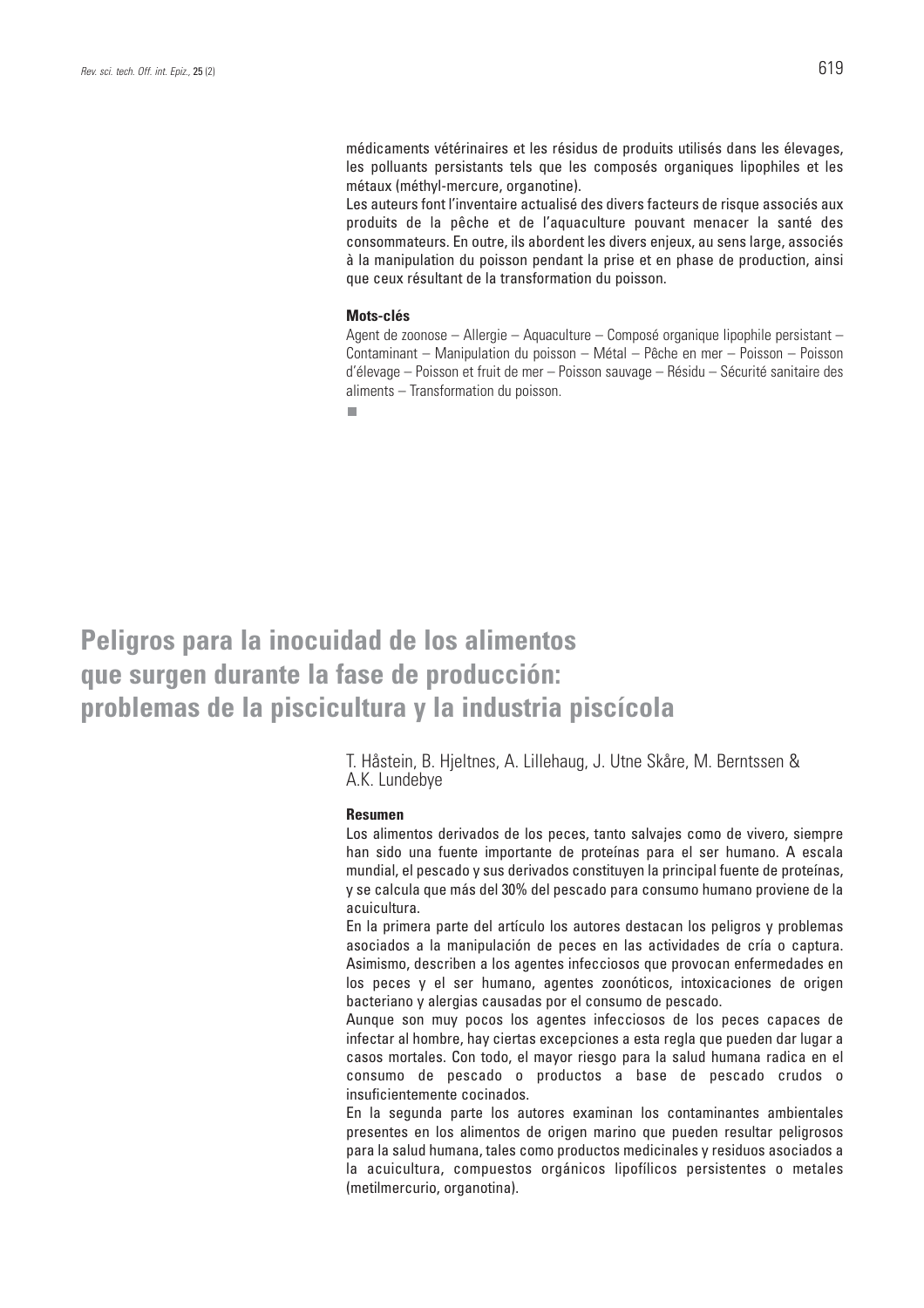Los autores ofrecen información actualizada sobre los diversos factores relacionados con los peces de vivero o capturados que pueden entrañar riesgo para la salud humana una vez consumidos. Además, examinan los problemas (en su sentido más amplio) vinculados a la manipulación de peces durante su captura o cría y en el curso de su procesamiento.

#### **Palabras clave**

Acuicultura – Agente zoonótico – Alergia – Alimento de origen marino – Compuesto orgánico lipofílico persistente – Contaminante – Inocuidad de los alimentos – Manipulación del pescado – Metal – Pez – Pez de vivero – Pez salvaje – Piscicultura – Procesamiento del pescado – Residuo.

п

## **References**

- 1. Actis L.A., Tolmasky M.E. & Crosa J.H. (1999). Vibriosis. *In* Fish diseases and disorders, Vol. 3. Viral, bacterial and fungal infections (P.T.K. Woo & D.W. Bruno, eds). CABI Publishing, Wallingford, Oxfordshire, United Kingdom, 523-557.
- 2. Alderman D.J. & Hastings T.S. (1998). Antibiotic use in aquaculture: development of antibiotic resistance – potential for consumer health risks. *Int. J. Food Sci. Technol.*, **33**, 139-155.
- 3. Amaro C. & Biosca E.G. (1996). *Vibrio vulnificus* biotype 2, pathogenic for eels, is also an opportunistic pathogen for humans. *Appl. environ. Microbiol.*, **62** (4), 1454-1457.
- 4. Anon. (2001). Stockholm Convention on Persistent Organic Pollutants, prepared under the auspices of the United Nations (UN) Environment Programme Chemical Division. Treaty adopted at the Conference of Plenipotentiaries, Stockholm, 24 May, open for signature at UN Headquarters, New York, until 22 May.
- 5. Anon. (2005). Asian response to malachite green residues in fish. AquaVetMed, 3 September. Available at: http://news.xinhuanet.com/english/200508/22/content\_ 3389085.htm.
- 6. Austin B., Austin D., Sutherland R., Thompson F. & Swings J. (2005). – Pathogenicity of vibrios to rainbow trout (*Oncorhynchus mykiss*, Walbaum) and *Artemia nauplii*. *Environ. Microbiol.*, **7** (9), 1488-1495.
- 7. Bell J.G., McGhee F., Dick J.R. & Tocher D.R. (2005). Dioxin and dioxin-like polychlorinated biphenyls (PCBs) in Scottish farmed salmon (*Salmo salar*): effects of replacement of dietary marine fish oil with vegetable oils. *Aquaculture*, **243** (1-4), 305-314.
- 8. Ben Embarek P.K. (1994). Microbial safety and spoilage of *sous vide* fish products. Thesis/dissertation. Technological Laboratory of the Danish Ministry of Agriculture and Fisheries/Royal Veterinary and Agricultural University, Frederiksberg, Copenhagen.
- 9. Berlin M. (1986). Mercury. *In* Handbook on the toxicology of metals (L. Friberg, G.F. Nordberg & V.B. Vouk, eds), Vol. 2. Elsevier, Amsterdam, 387-445.
- 10. Berntssen M.H.G., Hylland K., Julshamn K., Lundebye A.-K. & Waagbø R. (2004). – Maximum limits of organic and inorganic mercury in fish feed. *Aquacult. Nutr.*, **10** (2), 83-97.
- 11. Berntssen M.H.G., Lundebye A.-K. & Torstensen B.E. (2005). – Reducing the levels of dioxins and dioxin-like PCBs in farmed Atlantic salmon by substitution of fish oil with vegetable oil in the feed. *Aquacult. Nutr.*, **11** (3), 219-231.
- 12. Bisharat N. & Raz R. (1996). *Vibrio* infection in Israel due to changes in fish marketing. *Lancet*, **348** (9041), 1585-1586.
- 13. Bloom N.S. (1992). On the chemical form of mercury in edible fish and marine invertebrate tissue. *Can. J. Fish. aquat. Sci.*, **49** (5), 1010-1017.
- 14. Bock S.A. (1982). The natural history of food sensitivity. *J. Allergy clin. Immunol.*, **69** (2), 173-177.
- 15. Boudou A. & Ribeyre F. (1985). Experimental study of trophic contamination of *Salmo gairdneri*: two mercury compounds – HgCl<sub>2</sub> and CH<sub>3</sub> HgCl – analysis at the organism and organ levels. *Water Air Soil Pollut.*, **26**, 137-148.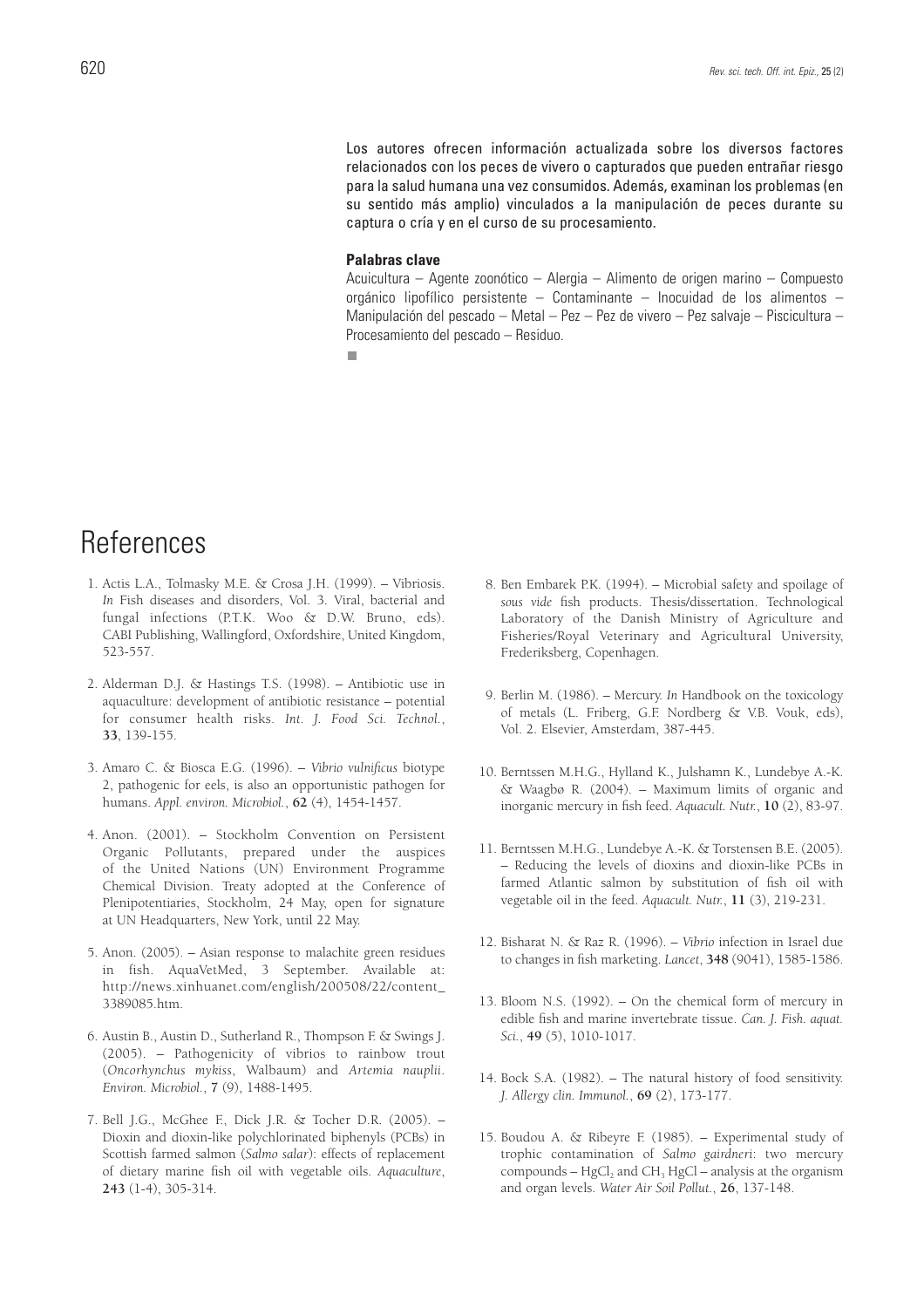- 16. Breivik H. & Thorstad O. (2004). Removal of organic environmental pollutants from fish oil by short path distillation: the effect of a working fluid. *In* Proc. EuroFed Lipid Conference, Edinburgh, 5-8 September. Eurofed, Edinburgh.
- 17. Bremer P.J., Fletcher G.C. & Osborne C. (2003). *Listeria monocytogenes* in seafood. *NZ Crop & Food Res.*, May, 1-15. Available at: www.crop.cri.nz/home/research/marine/ pathogens, *Listeria* (accessed on 24 May 2006).
- 18. Calif E., Kaufman B. & Stahl S. (2003). *Vibrio vulnificus* infection of the lower limb after fish spine injuries. *Clin. Orthopaedics related Res.*, **411**, 274-279.
- 19. Cann D.C. & Taylor L.Y. (1982). An outbreak of botulism in rainbow trout, *Salmo gairdnerii* Richardson, farmed in Britain. *J. Fish Dis.*, **5** (5), 393-399.
- 20. Cassetty C.T. & Sanchez M. (2004). *Mycobacterium marinum* infection. *Dermatol. online J.*, **10** (3), 21.
- 21. Centers for Disease Control and Prevention (CDC) (1996). Invasive infection with *Streptococcus iniae* – Ontario, 1995- 1996. *JAMA*, **276** (11), 866-867; *MMWR*, **45** (30), 650-653. Available at: www.cdg.gov/mmwr (accessed on 17 July 2006).
- 22. Chinabut S. (1999). Mycobacteriosis and nocardiosis. *In* Fish diseases and disorders, Vol. 3. Viral, bacterial and fungal infections (P.T.K. Woo & D.W. Bruno, eds). CABI Publishing, Wallingford, Oxfordshire, United Kingdom, 319-340.
- 23. Coffey J.A. Jr, Harris R.L., Rutledge M.L., Bradshaw M.W. & Williams T.W. Jr (1986). – *Vibrio damsela*: another potentially virulent marine vibrio. *J. infect. Dis.*, **153** (4), 800-802.
- 24. Dabrowski W., Rózcka-Kasztelan K., Kur J. & Kotlowski R. º(2000). – *Listeria monocytogenes* in salted herring. *Electronic J. Polish Agricult. Univ., Series Food Sci. Technol.*, **3** (2), 8.
- 25. Dalsgaard A. (1998). The occurrence of human pathogenic *Vibrio* spp. and *Salmonella* in aquaculture. *Int. J. Food Sci. Technol.*, **33**, 127-138.
- 26. De Kock J., De Gryt W., Ayala V., Vanheerswynghels P. & Kellens M. (2004). – Removal of dioxins and PCB's from marine oils: current status and future developments. *In* Proc. 11th International Symposium on nutrition and feeding in fish, Phuket Island, Thailand, 2-7 May.
- 27. De Wit C.A., Alaee M. & Muir D. (2004). Brominated flame retardants in the Arctic – an overview of spatial and temporal trends. *Organohalogen Compounds*, **66**, 3811-3816.
- 28. Dieng M.T., Niang S.O., Ly F., Bathily T. & Ndiaye B. (2001). – Necrotizing dermo-hypodermatitis due to *Vibrio vulnificus. Ann. Dermatol. Venerol.*, **128** (5), 653-655.
- 29. Eigenmann P.A., Sicherer S.H., Borkowski T.A., Cohen B.A. & Sampson H.A. (1998). – Prevalence of IgE-mediated food allergy among children with atopic dermatitis. *Pediatrics*, **101** (3), E8. Available at: http://www.pediatrics.org/cgi/content/ full/101/3/e8 (accessed on 17 July 2006).
- 30. Eklund M.W., Peterson M.E., Poysky F.T., Peck L.W. & Conrad J.F. (1982). – Botulism in juvenile coho salmon (*Oncorhynchus kisutch*) in the United States. *Aquaculture*, **27**, 1-11.
- 31. Eklund M.W., Poysky F.T., Paranjpye R.N., Lashbrook L.C., Peterson M.E. & Pelroy G.A. (1995). – Incidence and sources of *Listeria monocytogenes* in cold-smoked fishery products and processing plants. *J. Food Protec.*, **58** (5), 502-508.
- 32. Eldar A., Bejerano Y. & Bercovier H. (1994). *Streptococcus shiloi* and *Streptococcus difficile*: two new streptococcal species causing a meningoencephalitis in fish. *Curr. Microbiol.*, **28**, 139-143.
- 33. Eldar A., Frelier P.F., Assenta L., Varner P.W., Lawhon S. & Bercovier H. (1995). – *Streptococcus shiloi*, the name of an agent causing septicemic infection in fish, is a junior synonym of *Streptococcus iniae*. *Int. J. syst. Bacteriol.*, **45** (4), 840-842.
- 34. European Commission (EC) (2000). Opinion of the Scientific Committee on Animal Nutrition (SCAN) on the dioxin contamination of feedingstuffs and their contribution to the contamination of food of animal origin. EC, Brussels. Available at: http://europa.eu.int/comm/food/fs/sc/scan/ outcome.en.html.
- 35. European Commission (EC) (2000). Opinion of the Scientific Committee on Toxicity, Ecotoxicity and the Environment (CSTEE) on the results of the environmental risk assessment of: decabromodiphenyl ether. CAS No. 1163- 19-5. EINECS No. 214-604-9. Opinion expressed at the 16th CSTEE plenary meeting, Brussels, 19 June. EC, Brussels. Available at: http://europa.eu.int/comm/health/ph\_risk/ committees/sct/docshtml/sct\_out67\_en.htm.
- 36. European Commission (EC) (2000). Opinion of the Scientific Committee on Toxicity, Ecotoxicity and the Environment (CSTEE) on the results of the human risk assessment of: pentabromodiphenyl ether. CAS No. 32534- 81-9. Opinion expressed at the 16th CSTEE plenary meeting, Brussels, 19 June. EC, Brussels. Available at: http://europa. eu.int/comm/health/ph\_risk/committees/sct/docshtml/sct\_ out64\_en.htm.
- 37. European Commission (EC) (2001). Opinion of the Scientific Committee on Food (SCF) on the risk assessment of dioxins and dioxin-like PCBs in food (update based on the new scientific information available since the adoption of the SCF opinion of 22 November 2000). EC, Brussels. Available at: http://europa.eu.int/comm/food/fs/sc/scf/ outcome\_en. html.
- 38. European Commission (EC) (2005). Scientific Committee on Health and Environmental Risks (SCHER) opinion on: update of the risk assessment of bis (pentabromophenyl) ether (decabromodiphenyl ether). CAS No. 1163-19-5. EINECS No. 214-604-9. Adopted by SCHER on the 4th plenary meeting of 18 March. Available at: http://europa. eu.int/comm/health/ph\_risk/committees/04\_scher/docs/ scher\_o\_012.pdf.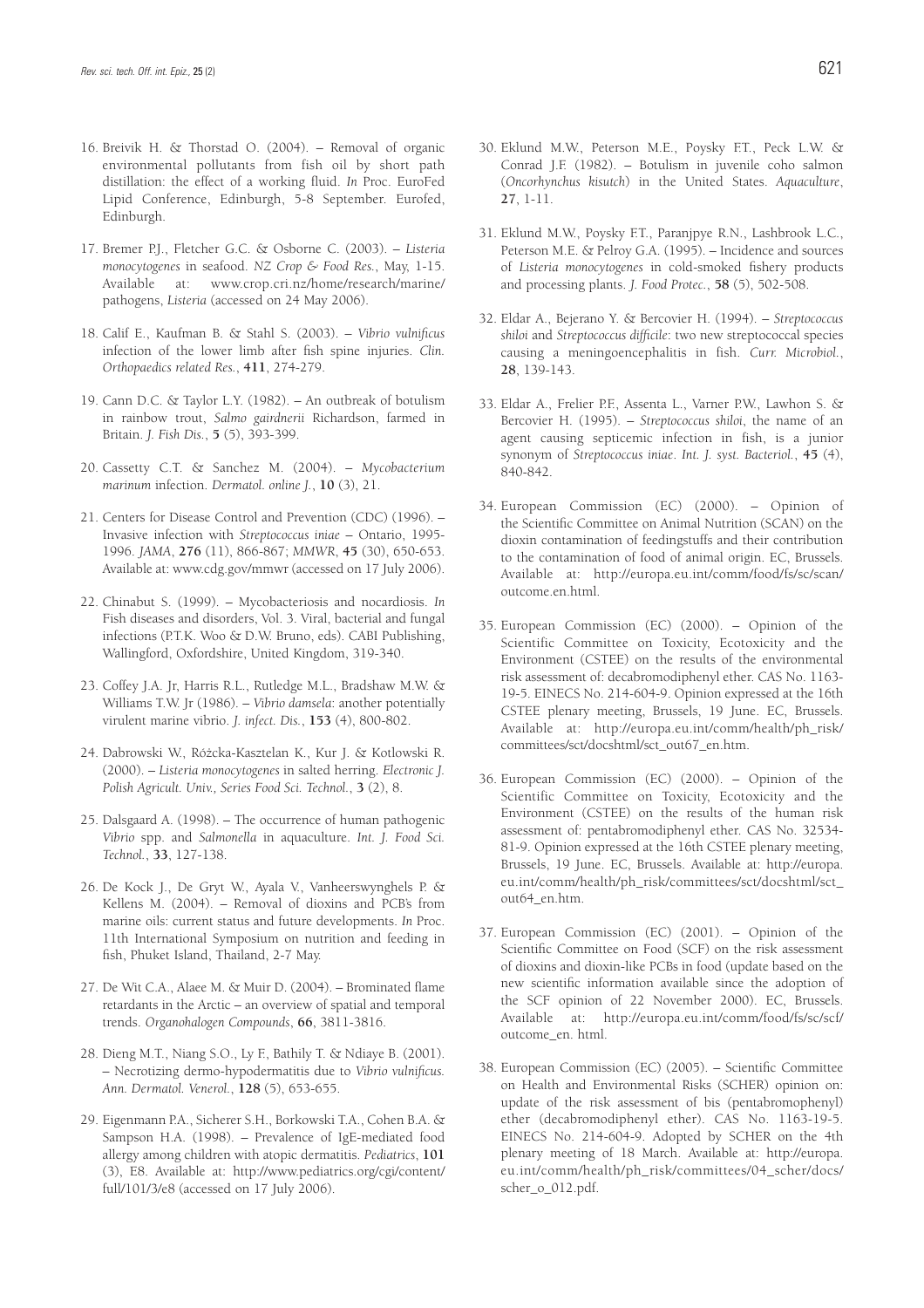- 39. European Commission (EC) Joint Research Centre (JRC) (2001). – European Union risk assessment report on pentabromodiphenyl ether (diphenyl ether, pentabromo deriv.). CAS No. 32534-81-9. EC, Brussels. Available at: http://ecb.jrc.it/DOCUMENTS/Existing-Chemicals/RISK\_ASSESSMENT/REPORT/penta\_bdpereport 015.pdf.
- 40. European Commission (EC) Joint Research Centre (JRC) (2002). – European Union risk assessment report on decabromodiphenyl ether (bis [pentabromophenyl] ether). CAS No. 1163-19-5. EC, Brussels. Available at: http://ecb.jrc.it/DOCUMENTS/Existing-Chemicals/RISK \_ASSESSMENT/REPORT/decabromodiphenyletherreport 013.pdf.
- 41. European Commission (EC) Joint Research Centre (JRC) (2002). – European Union risk assessment report on hexabromocyclododecane. Draft report, August 2003. EC, Brussels.
- 42. European Commission (EC) Joint Research Centre (JRC) (2003). – European Union risk assessment report on octabromodiphenyl ether (diphenyl ether, octabromo deriv.). CAS No. 32536-52-0. EC, Brussels. Available at: http://ecb.jrc.it/DOCUMENTS/Existing-Chemicals/RISK\_ASSESSMENT/REPORT/octareport014.pdf.
- 43. European Commission (EC) Joint Research Centre (JRC) (2004). – European Union risk assessment report on decabromodiphenyl ether (bis [pentabromophenyl] ether). CAS No. 1163-19-5. Final environmental draft. EC, Brussels. Available at: http://ecb.jrc.it/DOCUMENTS/Existing-Chemicals/RISK\_ASSESSMENT/ADDENDUM/decabromo diphenylether\_add\_013.pdf.
- 44. European Food Safety Authority (EFSA) (2004). Opinion of the Scientific Panel on Contaminants in the Food Chain on a request from the Commission related to mercury and methylmercury in food (EFSA-Q-2003-030). EFSA, Parma, Italy. Available at: http://www.efsa.eu.int/science/contam/ contam\_opinions/259/opinion\_contam\_01\_en1.pdf.
- 45. European Food Safety Authority (EFSA) (2004). The 1st Scientific Colloquium on methodologies and principles for setting tolerable intake levels for dioxins, furans and dioxinlike PCB's. Scientific Colloquium 1 – Summary report and presentations. EFSA, Parma, Italy. Available at: http://www.efsa.eu.int/science/colloquium\_series/no1\_dioxin s/599\_en.html.
- 46. European Food Safety Authority (EFSA) (2005). Opinion of the Scientific Committee on a request from EFSA related to a harmonized approach for risk assessment of compounds which are both genotoxic and carcinogenic. Request No. EFSA-Q-2004-020. *EFSA J.*, **282**, 1-31.
- 47. European Food Safety Authority (EFSA) (2005). Opinion of the Scientific Panel on Contaminants in the Food Chain on a request from the Commission related to the presence of nondioxin-like polychlorinated biphenyls (PCBs) in feed and food. Adapted on 8 November, Question No. EFSA-Q-2003- 114. EFSA, Parma, Italy.
- 48. European Union (EU) (2003). EC Commission Decision of 22 December 2003 amending Decision 2002/657/EC as regards the setting of minimum required performance limits (MRPLs) for certain residues in food of animal origin. *Off. J. Eur. Union*, **L 006** of 10.01.2004, 38-39.
- 49. Facklam R., Elliott J., Shewmaker L. & Reingold A. (2005). Identification and characterization of sporadic isolates of *Streptococcus iniae* isolated from humans. *J. clin. Microbiol.*, **43** (2), 933-937.
- 50. Farmer J.J. III, Davis B.R., Hickman-Brenner F.W., McWhorter A., Huntley-Carter G.P., Asbury M.A., Riddle C., Wathen-Grady H.G., Elias C., Fanning E.G.R., Steigerwalt A.G., O'Hara C.M., Morris K.G., Smith P.B. & Brenner D.J. (1985). – Biochemical identification of new species and biogroups of Enterobacteriaceae isolated from clinical specimens. *J. clin. Microbiol.*, **21** (1), 46-76.
- 51. Fazal B.A., Justman J.E., Turett G.S. & Telzak E.E. (1997). Community-acquired *Hafnia alvei* infection. *Clin. infect. Dis.*, **24** (3), 527-528.
- 52. FishUpdate.com (2005). Malachite green found in frozen eel. 21 July. Special Publications, Edinburgh.
- 53. Food and Agriculture Organization of the United Nations (FAO) (1999). – Report of the FAO Expert Consultation on the trade impact of *Listeria* in fish products. Amherst, Massachusetts, 17-20 May. *FAO Fish. Rep.*, **604**, 1-34.
- 54. Food and Agriculture Organization of the United Nations (FAO) (2001). – Hazard identification, exposure assessment and hazard characterization of *Campylobacter* spp. in broiler chickens and *Vibrio* spp. in seafood. Joint FAO/World Health Organization (WHO) Expert Consultations on risk assessment of microbiological hazards in food, Geneva, 23-27 July. WHO, Geneva.
- 55. Food and Agriculture Organization of the United Nations (FAO) (2005). – The state of world fisheries and aquaculture (SOFIA), Part 1: world review of fisheries and aquaculture. FAO, Rome. Available at: www.fao.org/fi/statist/FISOFT/ FISHPLUS.asp.
- 56. Gelev I., Gelev E., Steigerwalt A.G., Carter G.P. & Brenner D.J. (1990). – Identification of the bacterium associated with haemorrhagic septicaemia in rainbow trout as *Hafnia alvei*. *Res. Microbiol.*, **141** (5), 573-576.
- 57. Gislason D., Björnsson E., Gislason T., Janson C., Sjöberg O., Elfman L. & Boman G. (1999). – Sensitization to airborne and food allergens in Reykjavik (Iceland) and Uppsala (Sweden) – a comparative study. *Allergy*, **54** (11), 1160-1167.
- 58. Goh S.H., Driedger D., Gillett S., Low D.E., Hemmingsen S.M., Amos M., Chan D., Lovgren M., Willey B.M., Shaw B. & Smith J.A. (1998). – *Streptococcus iniae*, a human and animal pathogen: specific identification by the chaperonin 60 gene identification method. *J. clin. Microbiol.*, **36** (7), 2164-2166.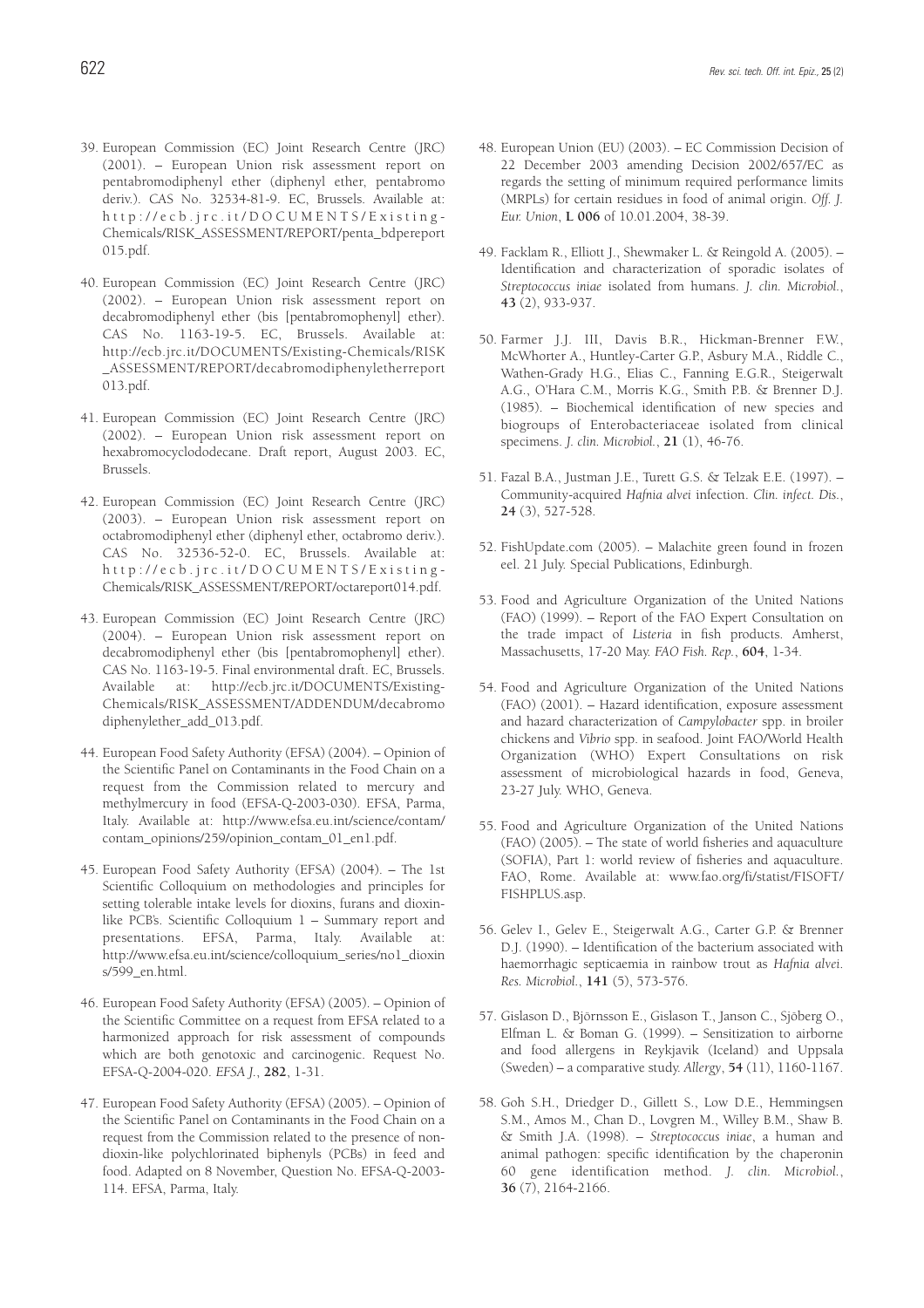- 59. Handy R.D. & Penrice W.S. (1993). The influence of high oral doses of mercuric chloride on organ toxicant concentrations and histopathology in rainbow trout, *Oncorhynchus mykiss*. *Comp. Biochem. Physiol.*, **106 C**, 717-724.
- 60. Håstein T., Gudding R. & Evensen Ø. (2005). Bacterial vaccines for fish – an update of the current situation worldwide. *In* Progress in fish vaccinology (P.J. Midtlyng, ed.). *Dev. Biol.*, **121**, 55-74.
- 61. Healy G.R. (1970). Trematodes transmitted to man by fish, frogs, and crustacea. *J. Wildl. Dis.*, **6** (4), 255-261.
- 62. Heinitz M.L. & Johnson J.M. (1998). The incidence of *Listeria* spp., *Salmonella* spp., and *Clostridium botulinum* in smoked fish and shellfish. *J. Food Protec.*, **61** (3), 318-323.
- 63. Hielm S., Hyytiä E., Andersen A.B. & Korkeala H. (1998). A high prevalence of *Clostridium botulinum* type E in Finnish freshwater and Baltic Sea sediment samples. *J. appl. Microbiol.*, **84** (1), 133-137.
- 64. Hill D.J., Firer M.A., Ball G. & Hosking C.S. (1989). Recovery from milk allergy in early childhood: antibody studies. *J. Pediatr*., **114** (5), 761-766.
- 65. Hjetland R., Søgnen E. & Våge V. (1995). *Erysipelothrix rhusiopathiae* – a cause of erysipeloid and endocarditis [in Norwegian]. *Tidsskr. Nor. Lægeforen.*, **115** (22), 2780-2782.
- 66. Hsueh P.R., Lin C.Y., Tang H.J., Lee H.C., Liu J.W., Liu Y.C. & Chuang Y.C. (2004). – *Vibrio vulnificus* in Taiwan. *Emerg. infect. Dis.*, **10** (8), 11. Available at: http://www. cdc.gov/ncidod/EID/vol10no8/04-0047.htm (accessed on 17 July 2006).
- 67. Huss H.H. (1980). Distribution of *Clostridium botulinum*. *Appl. environ. Microbiol.*, **39** (4), 764-769.
- 68. Huss H.H. & Eskildsen U. (1974). Botulism in farmed trout caused by *Clostridium botulinum* type E: a preliminary report. *Nord. vet. Med.*, **26** (12), 733-738.
- 69. Huss H.H. & Pedersen A. (1979). *Clostridium botulinum* in fish. *Nord. vet. Med.*, **31** (5), 214-221.
- 70. Isosaari P., Kiviranta H., Lie Ø., Lundebye A.-K., Ritchie G. & Vartiainen T. (2004). – Accumulation and distribution of polychlorinated dibenzo-p-dioxin, dibenzofuran, and polychlorinated biphenyl congeners in Atlantic salmon (*Salmo salar*). *Environ. Toxicol. Chem.*, **23** (7), 1672-1679.
- 71. Isosaari P., Lundebye A.-K., Ritchie G., Lie Ø., Kiviranta H. & Vartiainen T. (2005). – Dietary accumulation efficiencies and biotransformation of polybrominated diphenyl ethers in farmed Atlantic salmon (*Salmo salar*). *Food Addit. Contam.*, **22** (9), 829-837.
- 72. Janda J.M., Abbott S.L., Kroske-Bystrom S., Cheung W.K., Powers C., Koka R.P. & Tamura K. (1991). – Pathogenic properties of *Edwardsiella* species. *J. clin. Microbiol.*, **29** (9), 1997-2001.
- 73. Jensen S. & Jernelov A. (1969). Biological methylation of mercury in aquatic organisms. *Nature*, **223** (207), 753-754.
- 74. Joiris C.R., Holsbeek L. & Moatemri N.L. (1999). Total and methyl-mercury in sardines *Sardinella aurita* and *Sardina pilchardus* from Tunisia. *Mar. Pollut. Bull.*, **38** (3), 188-192.
- 75. Julshamn K., Ringdal O. & Brækkan O.R. (1982). Mercury concentrations in liver and muscle of cod (*Gadus morhua*) as an evidence of migration between waters with different levels of mercury. *Bull. environ. Contam. Toxicol.*, **29**, 544.
- 76. Kamps L.R. & Miller H. (1972). Total mercurymonomethyl-mercury content of several species of fish. *Bull. environ. Contam. Toxicol.*, **8**, 273.
- 77. Karl H., Kuhlmann H. & Ruoff U. (2003). Transfer of PCDDs and PCDFs into the edible parts of farmed rainbow trout, *Oncorhynchus mykiss* (Walbaum), via feed. *Aquacult. Res.*, **34** (12), 1009-1014.
- 78. Kullavanijaya P., Sirimachan S. & Bhuddhavudhikrai P. (1993). – *Mycobacterium marinum* cutaneous infections acquired from occupations and hobbies. *Int. J. Dermatol.*, **32** (7), 504-507.
- 79. Kusuda R. & Salati F. (1999). *Enterococcus seriolicida* and *Streptococcus iniae*. *In* Fish diseases and disorders, Vol. 3. Viral, bacterial and fungal infections (P.T.K. Woo & D.W. Bruno, eds). CABI Publishing, Wallingford, Oxfordshire, United Kingdom, 303-317.
- 80. Lau S.K.P., Woo P.C.Y., Tse H., Leung K.W., Wong S.S.Y. & Yuen K.Y. (2003). – Invasive *Streptococcus iniae* infections outside North America. *J. clin. Microbiol.*, **41** (3), 1004-1009.
- 81. Levsen A. (2005). Zoonotiske parasitter fra fisk og sjømat. [Zoonotic parasites from fish and seafood]. *In* Fisk og sjømat – smitterisiko for mennesker [Fish and seafood – disease risk for humans] [in Norwegian]. Seminar 3, Bergen, Norway, November.
- 82. Lopata A.L. & Jeebhay M.F. (2001). Seafood allergy in South Africa – studies in the domestic and occupational setting. *Allergy clin. Immunol. Int.: J. World Allergy Org.*, **13** (5), 204-210.
- 83. Love M., Teebken-Fisher D., Hose J.E., Farmer J.J. III, Hickman F.W. & Fanning G.R. (1981). – *Vibrio damsela*, a marine bacterium, causes skin ulcers on the damselfish, *Chromis punctipinnis. Science*, **214**, 1139-1140.
- 84. Lundebye A.-K., Berntssen M.H.G., Lie Ø., Ritchie G., Isosaari P., Kiviranta H. & Vartiainen T. (2004). – Dietary uptake of dioxins (PCDD/PCDFs) and dioxin-like PCBs in Atlantic salmon (*Salmo salar*). *Aquacult. Nutr.*, **10** (3), 199-207.
- 85. Meyer M.C. (1970). Cestode zoonoses of aquatic animals. *J. Wildl. Dis.*, **6** (4), 249-254.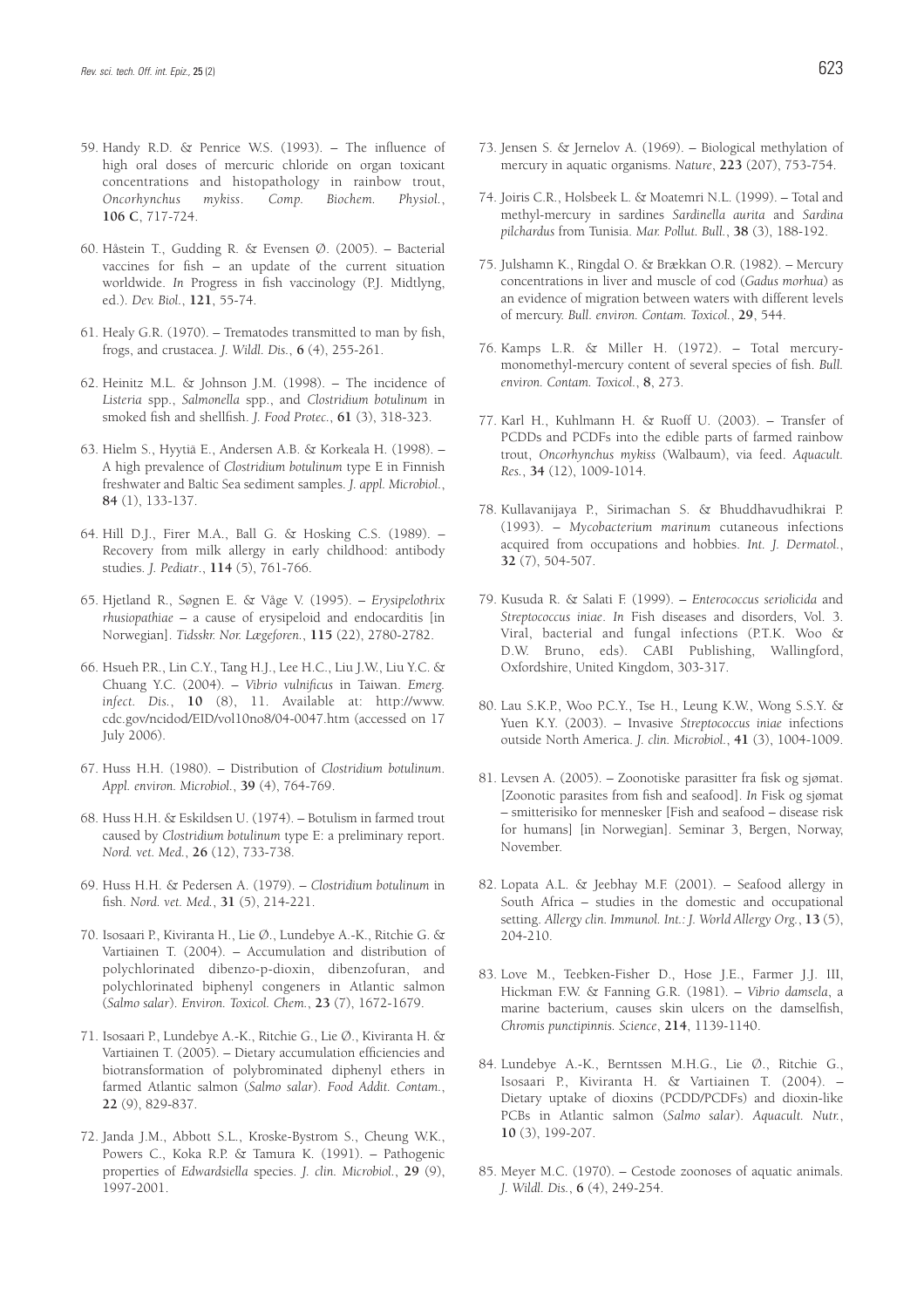- 86. Morris J.G. Jr, Miller H.G., Wilson R., Tacket C.O., Hollis D.G., Hickman F.W., Weaver R.E. & Blake P.A. (1982). – Illness caused by *Vibrio damsela* and *Vibrio hollisae*. *Lancet*, **1** (8284), 1294-1297.
- 87. Nesse L.L., Løvold T., Bergsjø B., Nordby K., Wallace C. & Holstad G. (2005). – Persistence of orally administered *Salmonella enterica* serovars Agona and Montevideo in Atlantic salmon (*Salmo salar* L.). *J. Food Protec.*, **68** (7), 1336- 1339.
- 88. Nordisk Atlantsamarbejde (NORA), Icelandic Association of Fishmeal Manufacturers and Havsbrún Faroe Islands (2003). – Dioxins and PCBs in four commercially important pelagic fish stocks in the North East Atlantic. Nordisk Atlanterhavssamarbejde (NORA), together with the Icelandic Association of Fishmeal Manufacturers and p/f Havsbrún Faero Islands, Thorshavn, Faero Islands. Available at: http://www.nora.fo/docs/Dioxin\_Final\_report.pdf (accessed on 18 July 2006).
- 89. Novotny L., Dvorska L., Lorencova A., Beran V. & Pavlik I. (2004). – Fish: a potential source of bacterial pathogens for human beings. *Vet. Med. (Praha)*, **49** (9), 343-358.
- 90. Oliver J.D. (1989). *Vibrio vulnificus*. *In* Foodborne bacterial pathogens (M.P. Doyle, ed.). Marcel Dekker, New York, 569-599.
- 91. Oliver J.D. & Bockian R. (1995). *In vivo* resuscitation, and virulence towards mice, of viable but nonculturable cells of *Vibrio vulnificus. J. Appl. environ. Microbiol.*, **61** (7), 2620-2623.
- 92. Oliver J.D. & Kaper J.B. (2001). *Vibrio* species. *In* Food microbiology: fundamentals and frontiers (M.P. Doyle, ed.), 2nd Ed. ASM Press, Washington, DC, 263-300.
- 93. Padilla D., Real F., Gómez V., Sierra E., Acosta B., Déniz S. & Acosta F. (2005). – Virulence factors and pathogenicity of *Hafnia alvei* for gilthead seabream, *Sparus aurata* L. *J. Fish Dis.*, **28** (7), 411-417.
- 94. Paperna I. (1975). Parasites and diseases of grey mullet (Mugilidae) with special reference to the seas of the near East. *Aquaculture*, **5**, 65-80.
- 95. Parker G. (2004). Fish handler's disease on rise in Chesapeake Bay. Associated Press, 27 April. Available at: http://espn.go.com/outdoors/conservation/news/2004 (accessed on 23 May 2006).
- 96. Pascual C.Y., Martin Esteban M. & Crespo J.F. (1992). Fish allergy: evaluation of the importance of cross-reactivity. *J. Pediatr.* **121** (5 Pt 2), S29-S34.
- 97. Perez-Tirse J., Levine J.F. & Mecca M. (1993). *Vibrio damsella*: a cause of fulminant septicemia. *Arch. internal Med.*, **153** (15), 1838-1840.
- 98. Petersen A. & Dalsgaard A. (2003). Antimicrobial resistance of intestinal *Aeromonas* spp. and *Enterococcus* spp. in fish cultured in integrated broiler-fish farms in Thailand. *Aquaculture*, **219**, 71-82.
- 99. Pier G.B. & Madin S.H. (1976). *Streptococcus iniae* sp. nov., a beta-hemolytic streptococcus isolated from an Amazon freshwater dolphin, *Inia geoffrensis. Int. J. syst. Bacteriol.*, **26**, 545-553.
- 100. Roberts R.J. (2001). Fish pathology. W.B. Saunders, London.
- 101. Rodriguez L.A., Gallardo C.S., Acosta F., Nieto T.P., Acosta B. & Real F. (1998). – *Hafnia alvei* as an opportunistic pathogen causing mortality in brown trout, *Salmo trutta* L. *J. Fish Dis.*, **21** (5), 365-370.
- 102. Rørvik L.M. (1991). *Listeria monocytogenes* in foods; occurrence and characterization. Thesis for the degree of Doctor Scientiarum, Norwegian School of Veterinary Science, Oslo.
- 103. Rørvik L.M. (2005). *Listeria* i fisk og sjømat [*Listeria* in fish and seafood]. *In* Fisk og sjømat – smitterisiko for mennesker [Fish and seafood – disease risk for humans] [in Norwegian]. Seminar 3, Bergen, Norway, November.
- 104. Sampson H.A. & Scanlon S.M. (1989). Natural history of food hypersensitivity in children with atopic dermatitis. *J. Pediatr.*, **115** (1), 23-27.
- 105. Storelli M.M., Giacominelli Stuffler R. & Marcotrigiano G.O. (2001). – Total mercury and methylmercury in *Auxis rochei, Prionacee glauca* and *Squalus acanthias* from the South Adriatic Sea. *Ital. J. Food Sci.*, **13**, 103-108.
- 106. Tacket C.O., Barrett T.J., Mann J.M., Roberts M.A. & Blake P.A. (1984). – Wound infections caused by *Vibrio vulnificus*, a marine vibrio, in inland areas of the United States. *J. clin. Microbiol.*, **19** (2), 197-199.
- 107. Teshima C., Kudo S., Ohtani Y. & Saito A. (1992). Kidney pathology from the bacterium *Hafnia alvei*: experimental evidence. *Trans. Am. Fish. Soc.*, **121**, 599-607.
- 108. Thomsen C., Lundanes E. & Becher G. (2002). Brominated flame retardants in archived serum samples from Norway: a study on temporal trends and the role of age. *Environ. Sci. Technol.*, **36** (7), 1414-1418.
- 109. Tjaberg T.B. & Håstein T. (1975). Utbredelse av *Clostridium botulinum* i norske fiskeoppdrettsanlegg [*Clostridium botulinum* in Norwegian fish farms]. *Norsk Vet. Tidsskr.*, **87**, 718-720.
- 110. Ucko M. & Colorni A. (2005). *Mycobacterium marinum* infections in fish and humans in Israel. *J. clin. Microbiol.*, **43** (2), 892-895.
- 111. United Kingdom Committee on Toxicity in Food, Consumer Products and the Environment (COT) (2004). – COT statement on brominated flame retardants in fish from the Skerne-Tees rivers system. Statement agreed December 2003. The Stationery Office (TSO), London. Available at: http://www.food.gov.uk/science/ouradvisors/toxicity/statem ents/cotstatements2004branch/cotstatementbfrfish2004 (accessed on 17 July 2006).